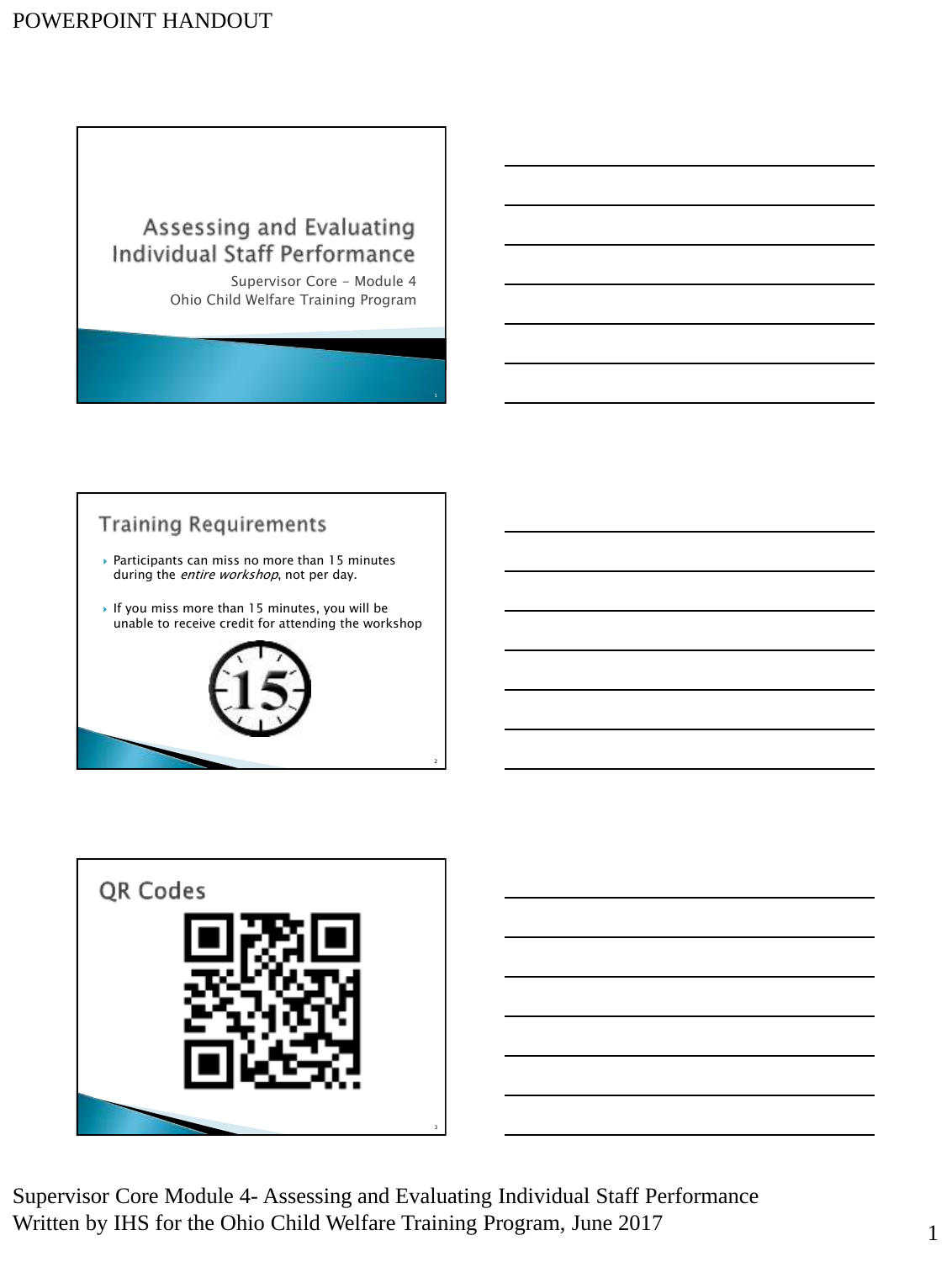





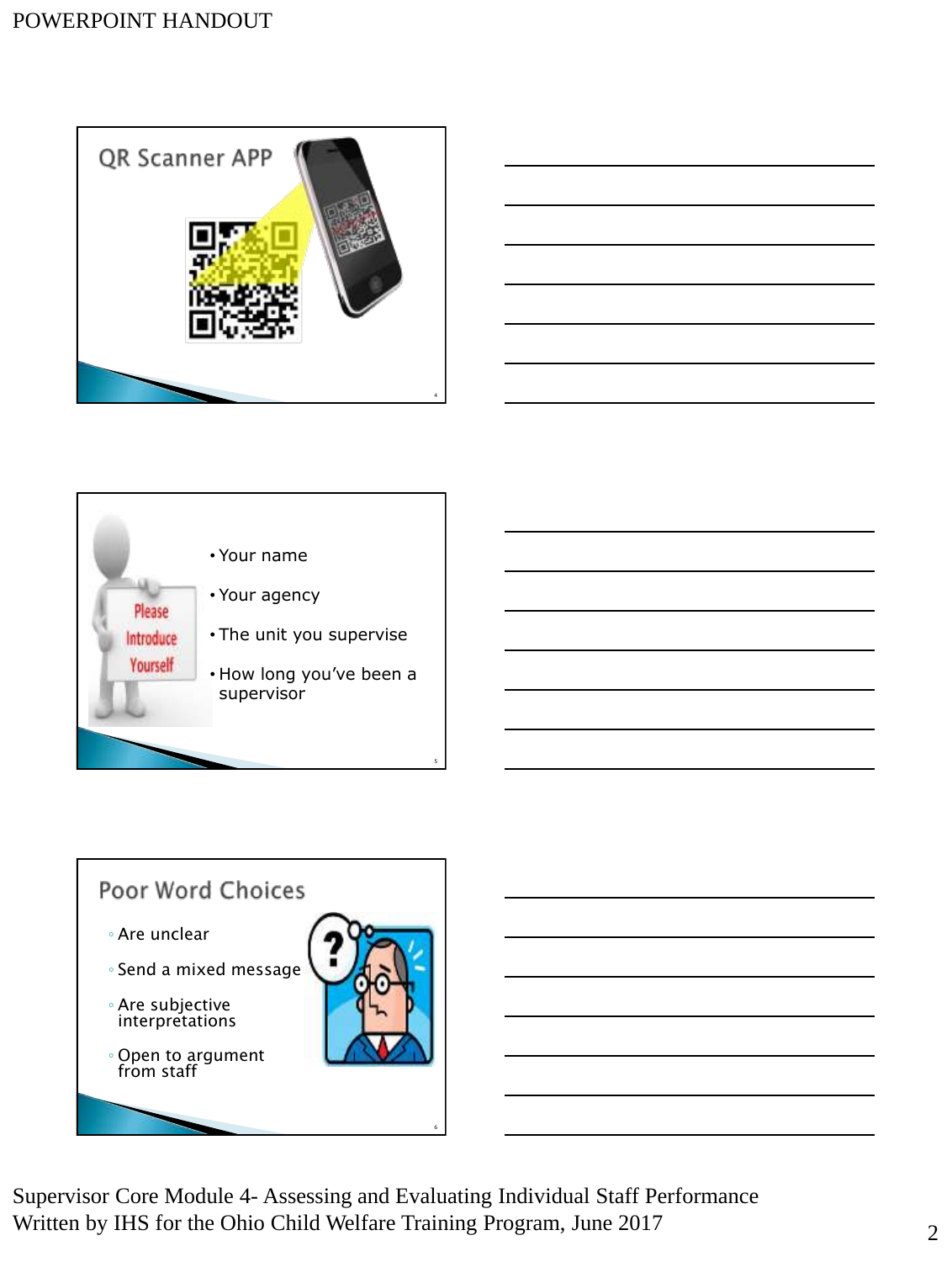# POWERPOINT HANDOUT

Do your staff always understand exactly what it is you're trying to tell them?

How do you know?

When writing a letter or documentation, do staff choose words that are unquestionably clear?



What happens when clients are unable to understand the message given to them?





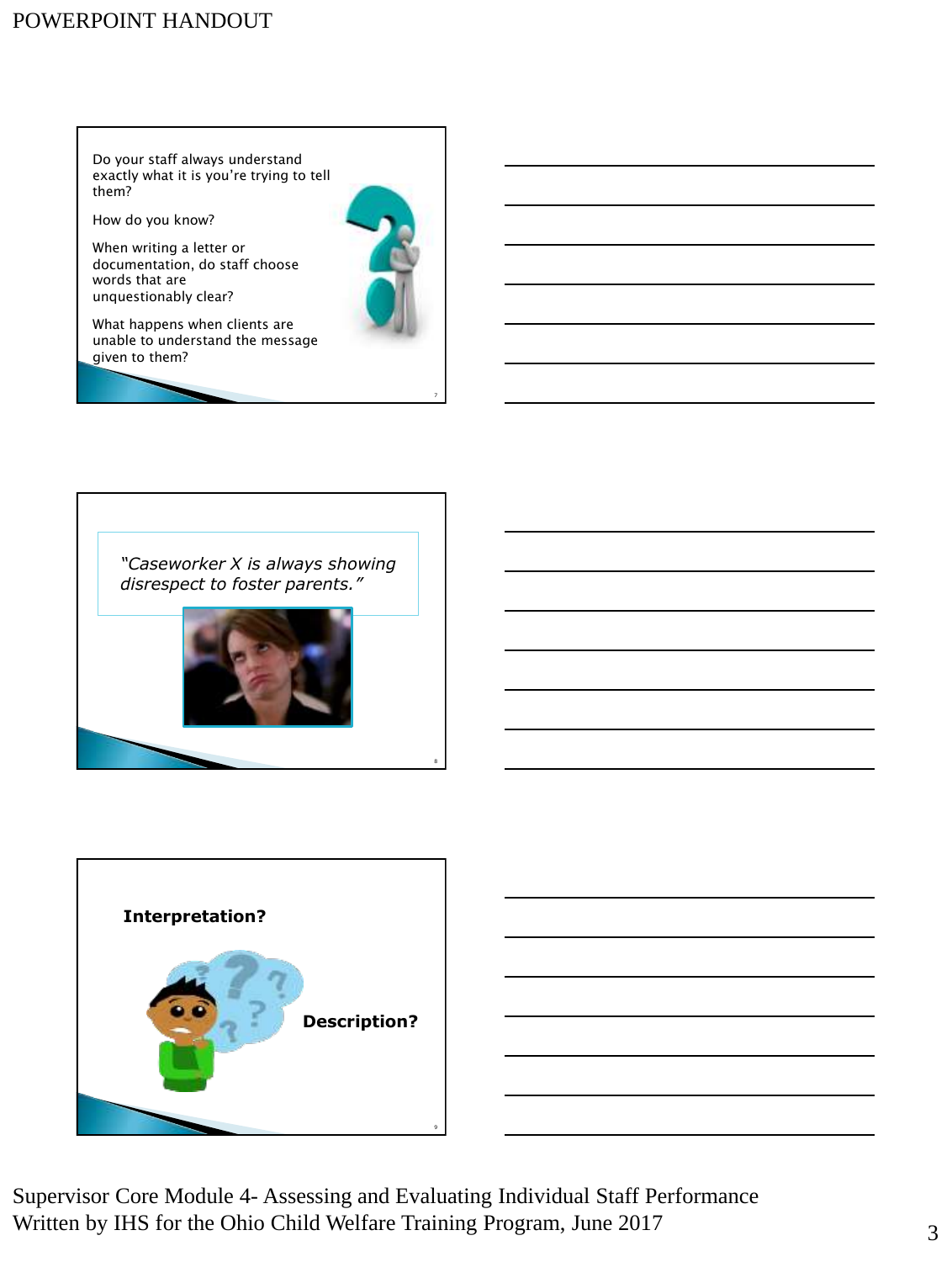*Sarah has missed four appointments with foster caregivers, has not taken calls from them on five different occasions and has not returned six calls when messages were left.*









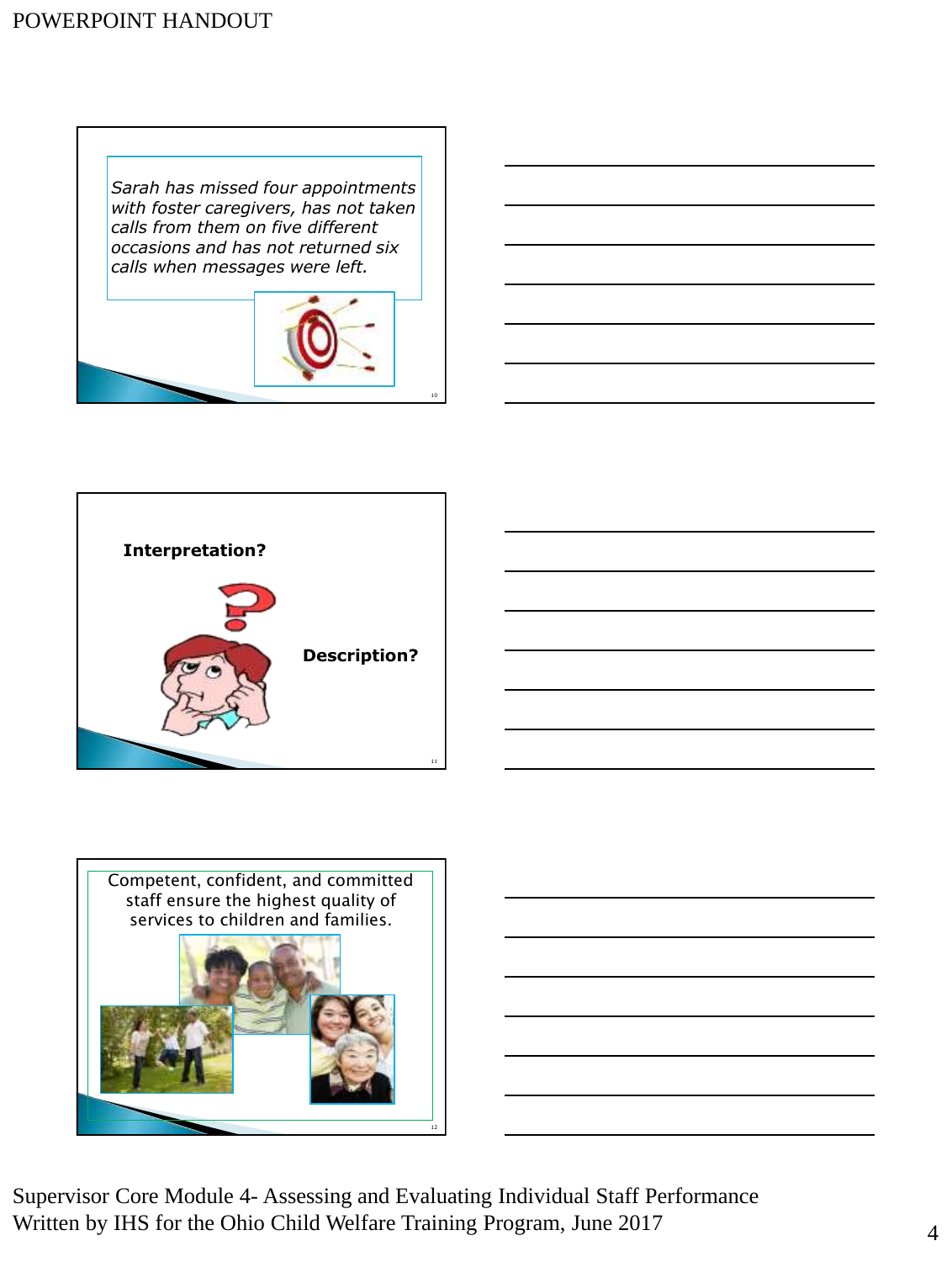# **Supervisors Must Understand**

- $\checkmark$  What staff are supposed to do and why
- $\checkmark$  How each staff position fits into the entire organizational scheme
- The unit's role in helping the agency achieve its mission and objectives

# **Supervisors Must Also:**

- $\checkmark$  Know exactly what their unit must achieve
- ✓ Identify unit objectives
- ✓ Communicate necessary levels of performance
- ✓ Help staff stay focused on their unit's contribution
- ✓ Hold staff accountable

# **Agency Mission**  Provides purpose/reason for being Guides activities and decision-making Spells out overall goal Provides sense of direction

Supervisor Core Module 4- Assessing and Evaluating Individual Staff Performance Written by IHS for the Ohio Child Welfare Training Program, June 2017 5

15

13

**Understand**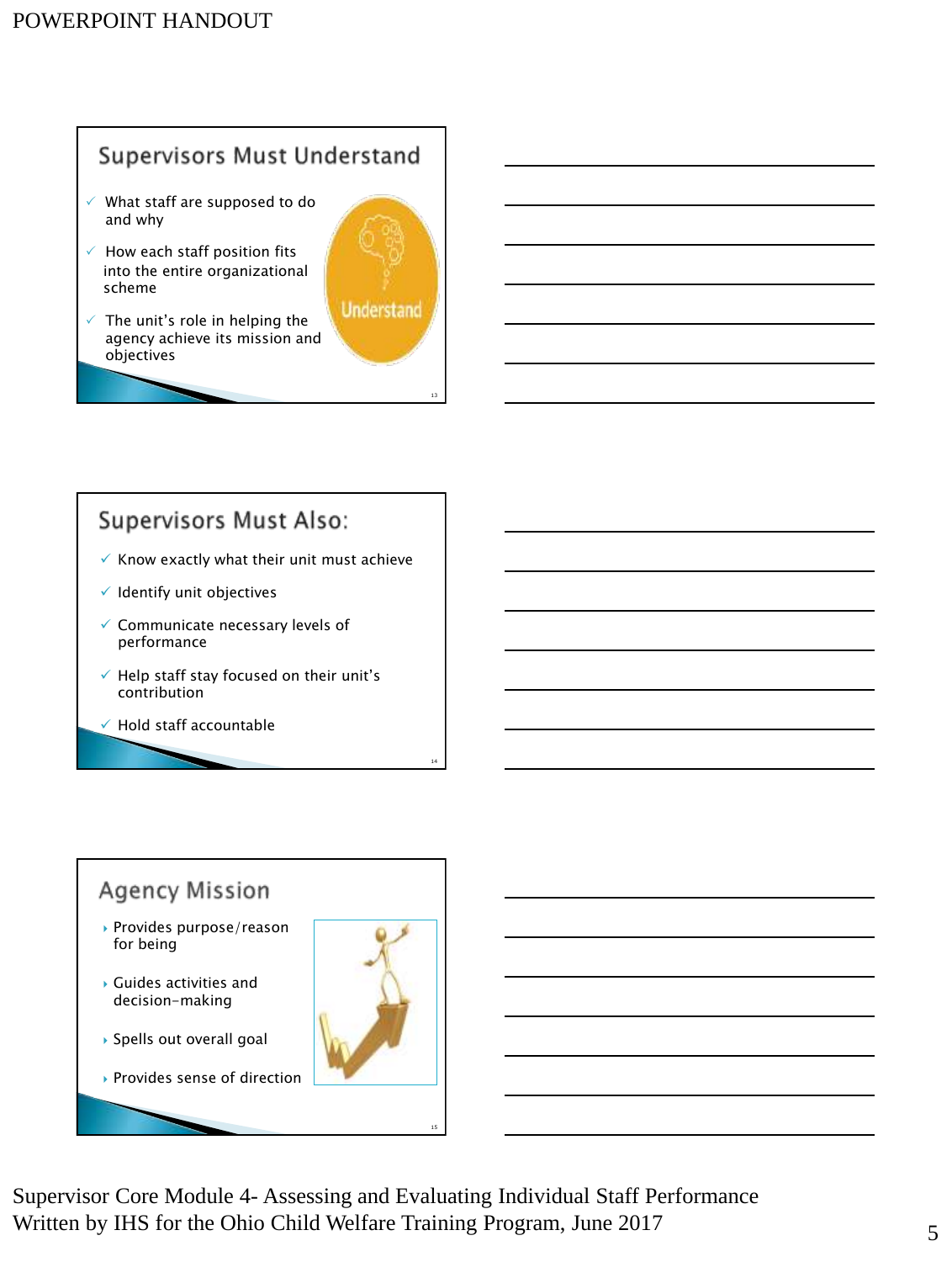

community providers, we will provide services to ensure the safety, permanence, and well-being of children and families coming in to our system.



# **Unit Mission**

Describes how the unit will do its part to move the agency toward achievement of its mission and objectives.



16

Supervisor Core Module 4- Assessing and Evaluating Individual Staff Performance Written by IHS for the Ohio Child Welfare Training Program, June 2017 6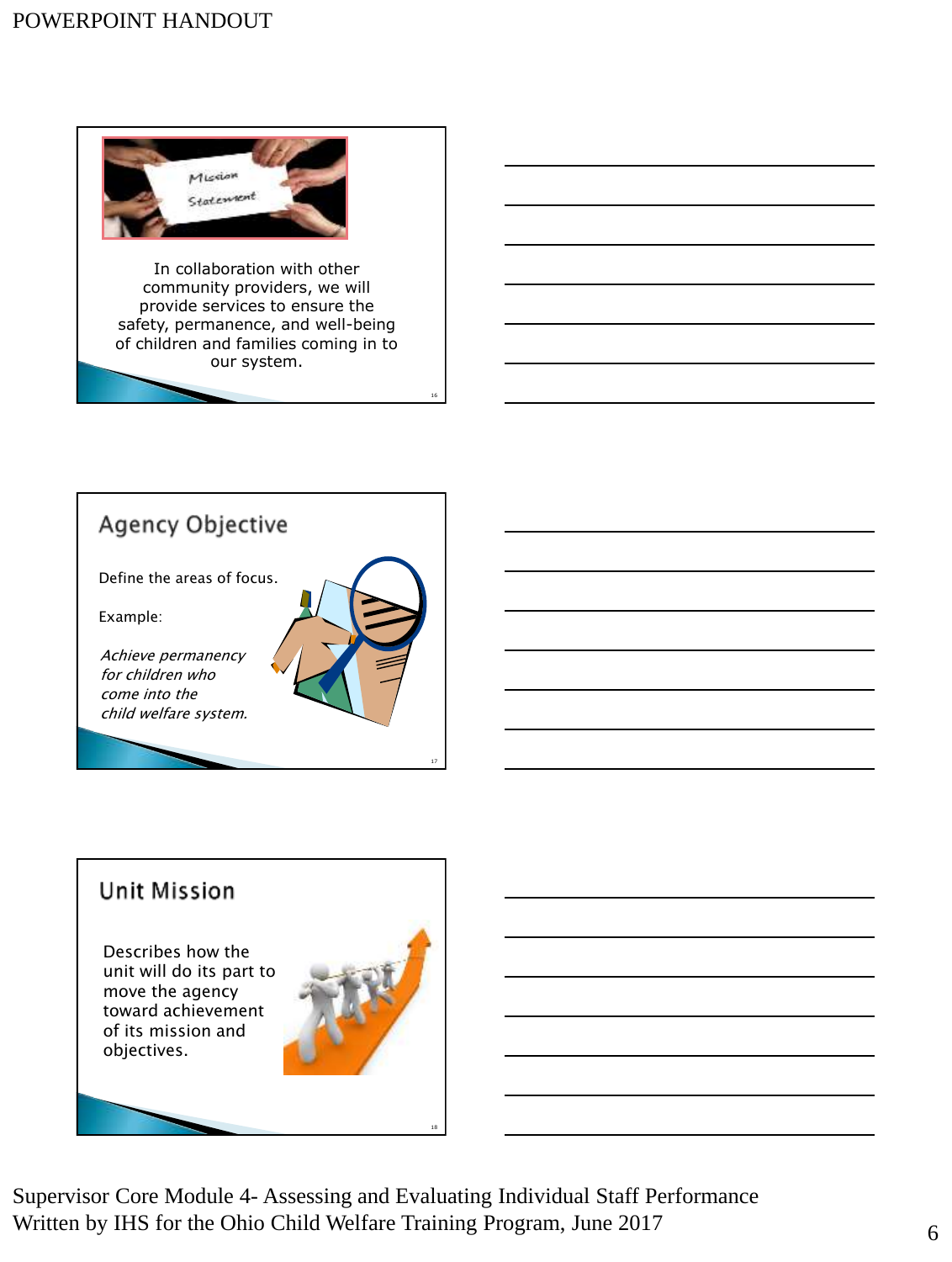



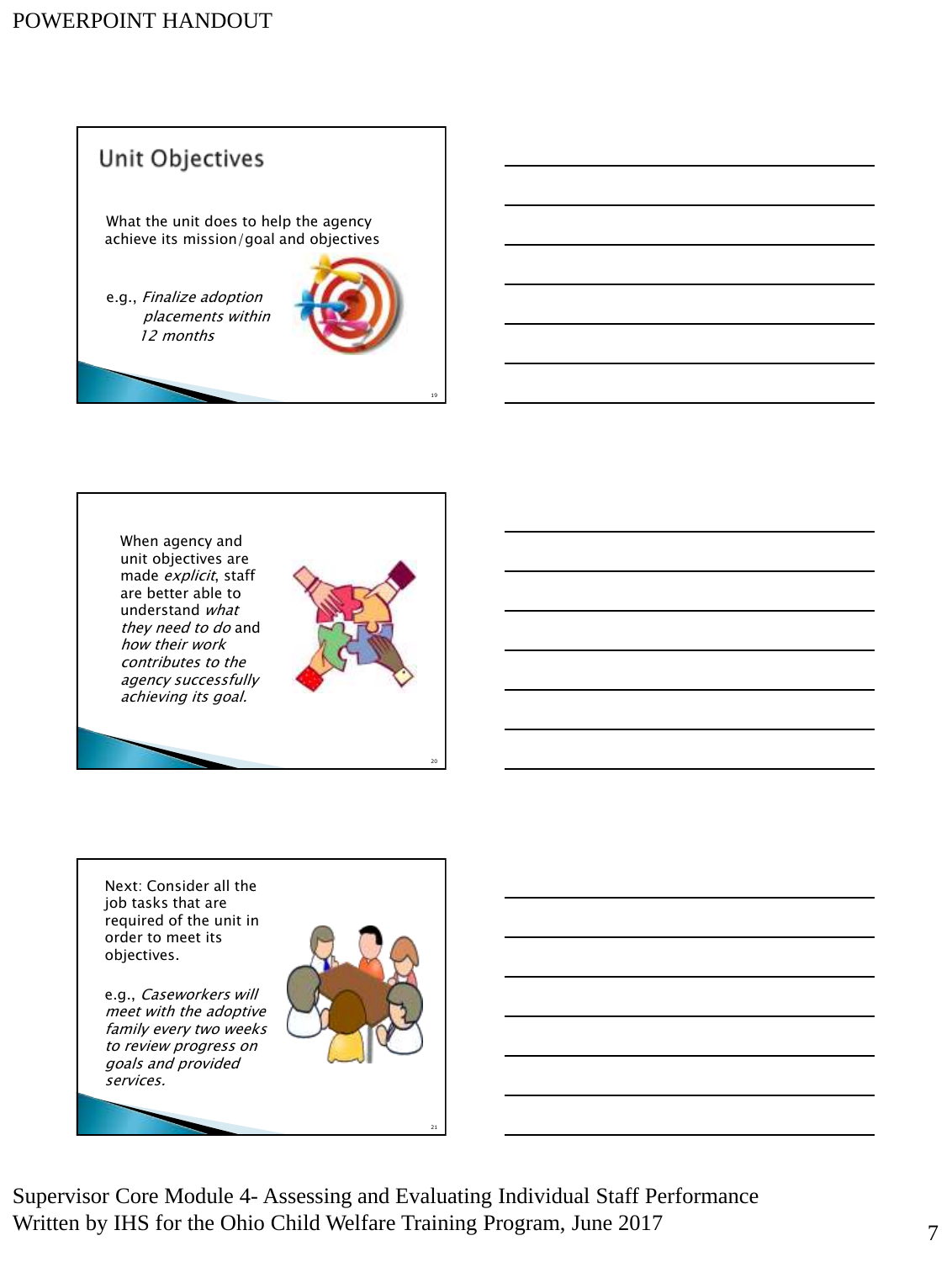We know the job tasks required to the achieve unit objectives.

What will the job performance look like if done right?

#### For example:

Caseworker will visit adoptive placement (X frequency), identify strengths and weaknesses of the placement, and work with the family to remove barriers to finalization within required time frames.



22

23



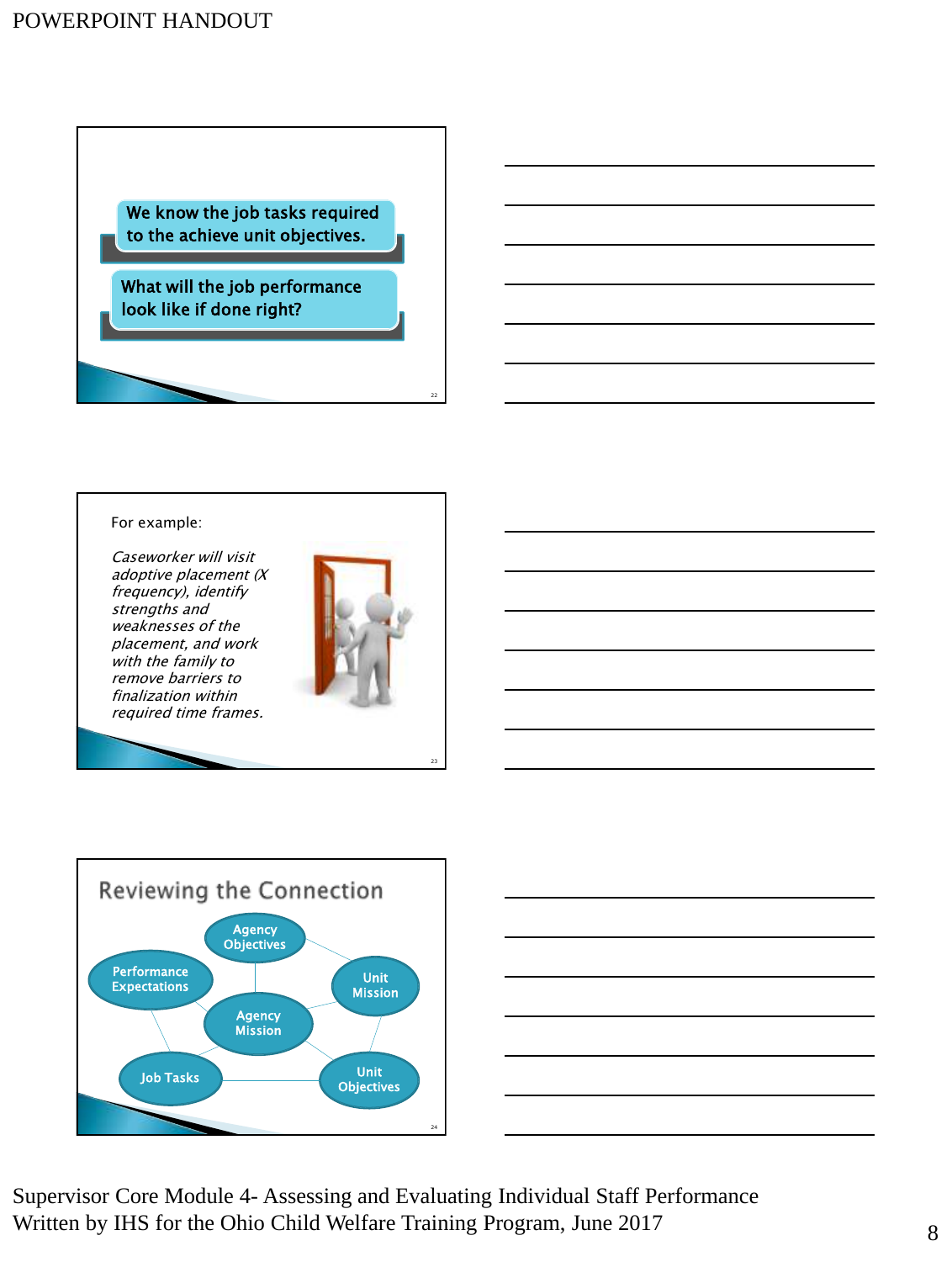

# Job Descriptions

- Inform staff of specific duties, tasks, and responsibilities of the job
- Provide list of qualifications necessary for position (skills, training, education, abilities)
- Identify person or position to whom staff are accountable

# Job Descriptions

- In what capacity are they used?
- ▶ How often are they reviewed with staff?
- Are the job descriptions current (i.e., are they truly descriptive of people's jobs)?



Supervisor Core Module 4- Assessing and Evaluating Individual Staff Performance Written by IHS for the Ohio Child Welfare Training Program, June 2017

27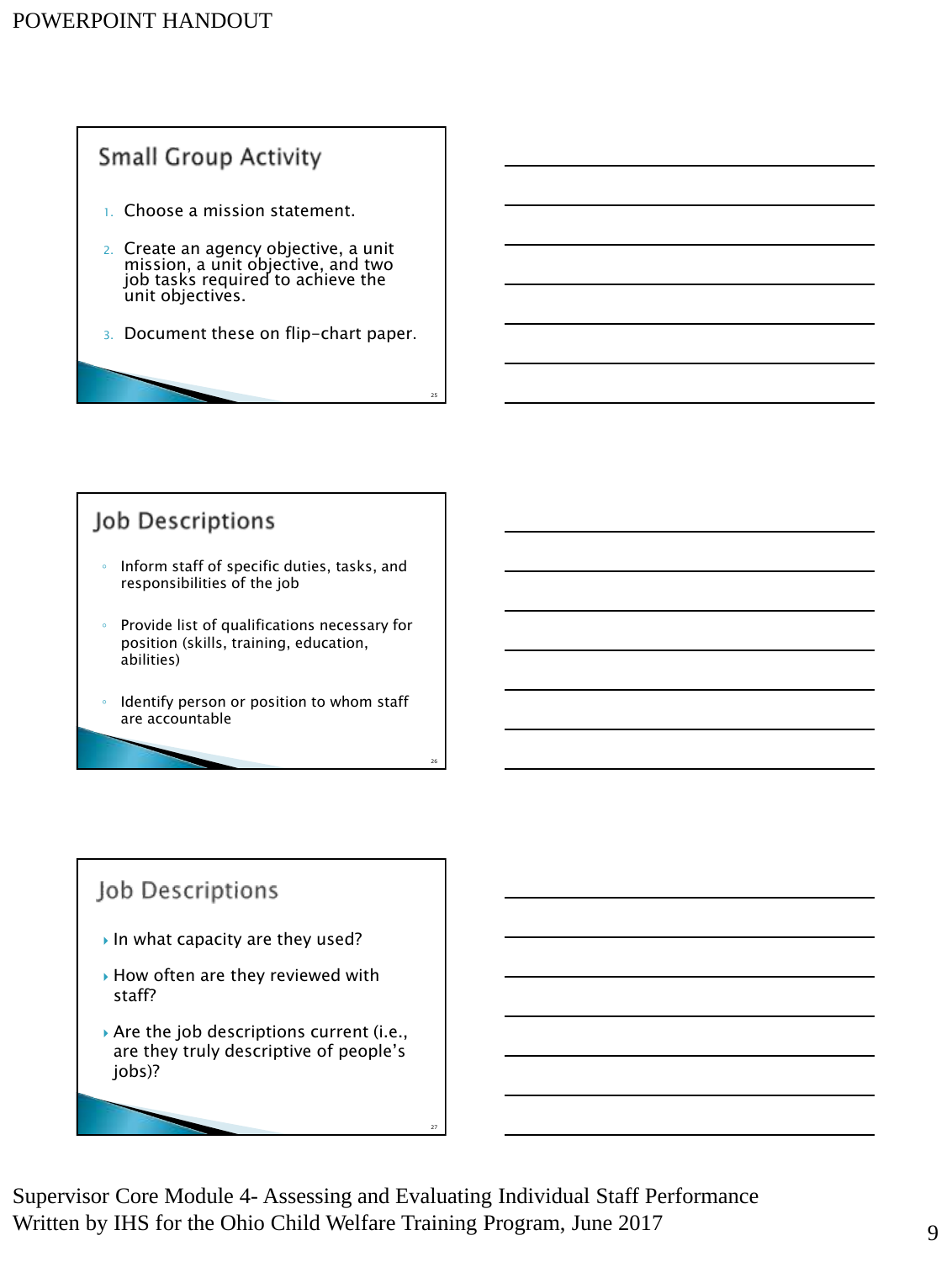# Job Description Activity

In your small groups, take10- 15 minutes to develop a job description for staff in your type of unit.



28

29



# Performance Expectations

Statements that are:

- $\rightarrow$  Ouantifiable
- Observable
- Objective

What it looks like if done at an acceptable level



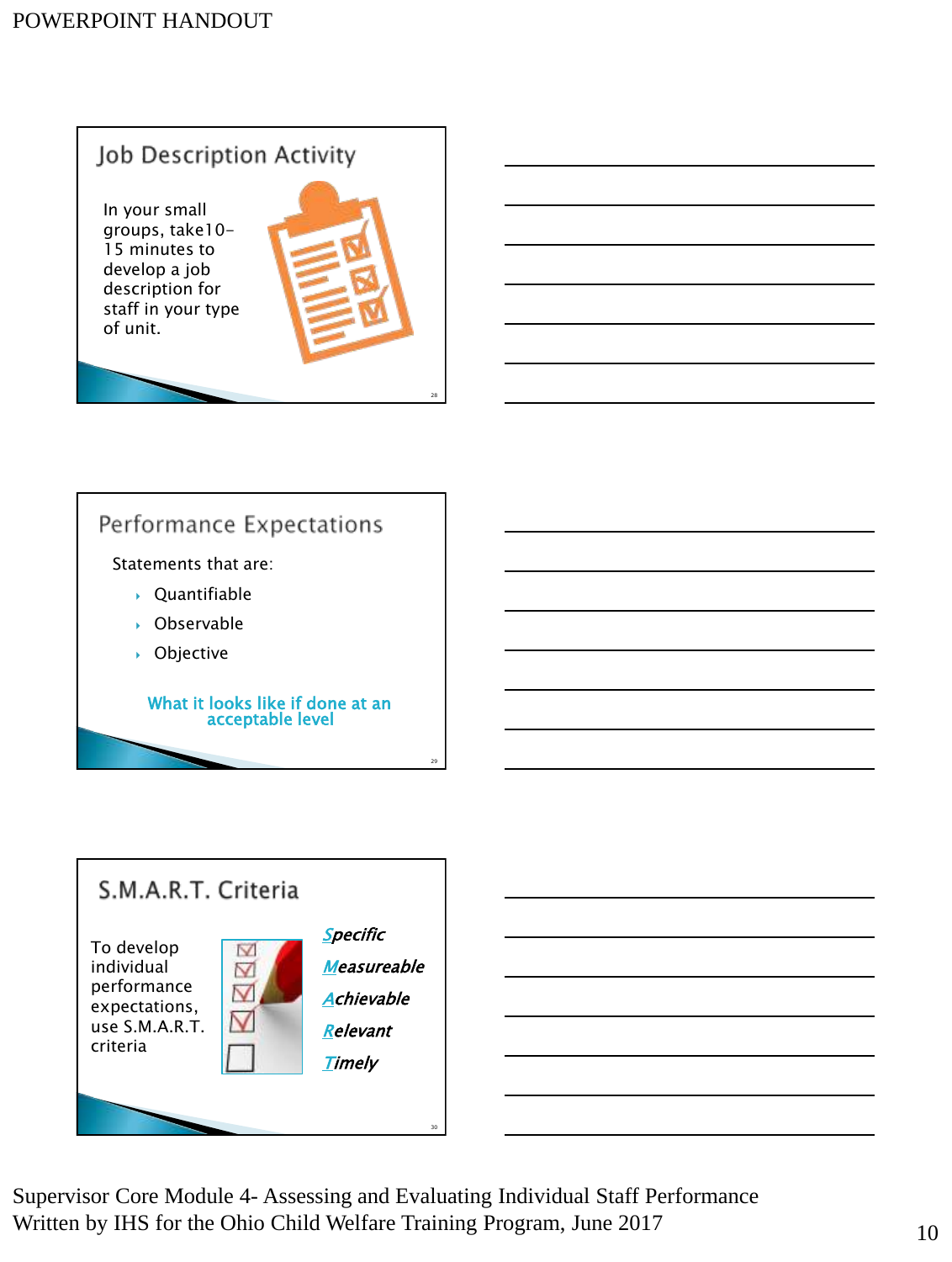# **Small-Group Activity**

Practice writing S.M.A.R.T. individual performance expectations for the two job tasks developed earlier.



31



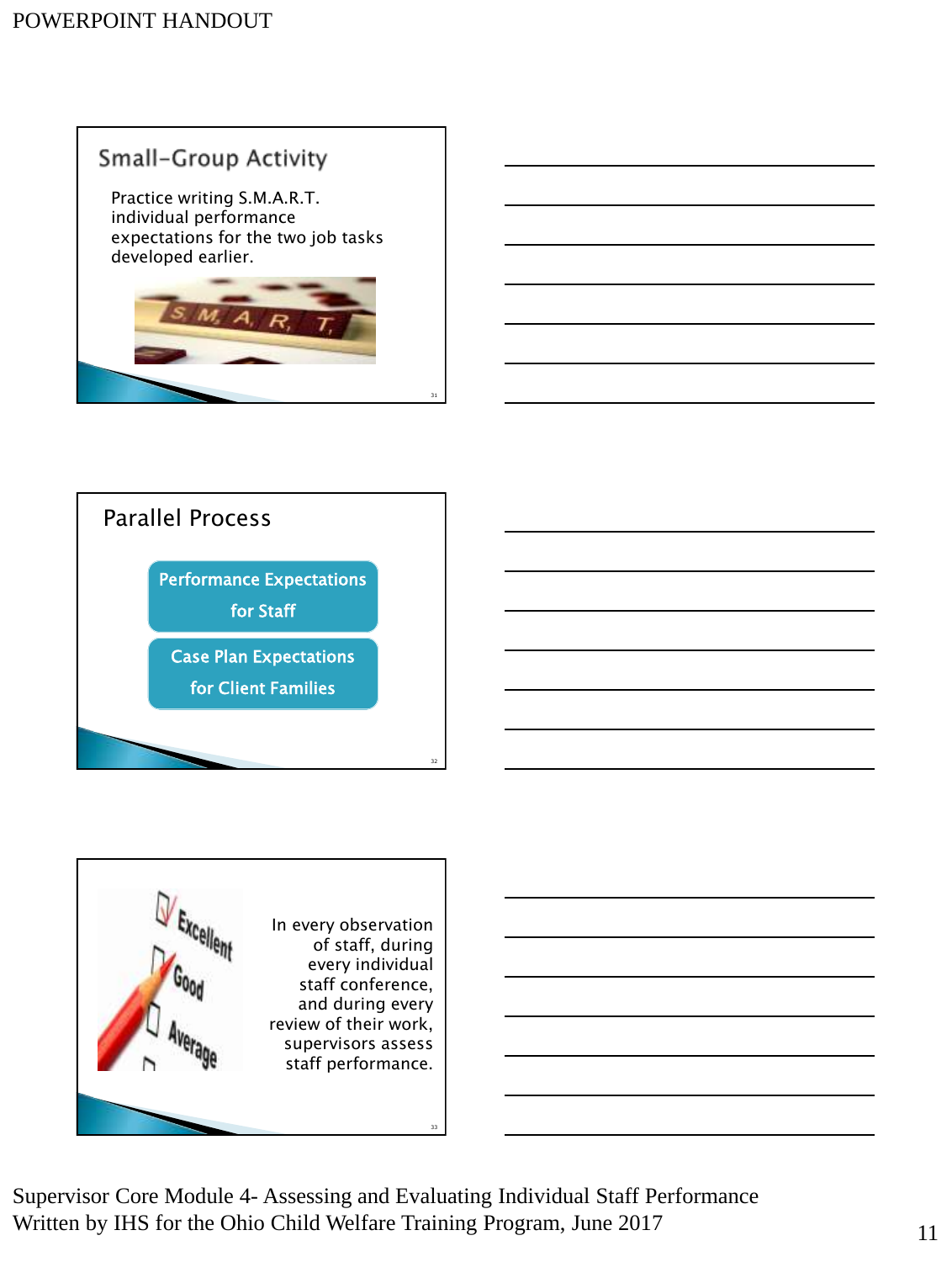

# Performance Expectation

All leave requests for vacations and personal days must be submitted on the leave request form two (2) weeks before the desired leave date.



35

# Unacceptable Performance Leave requests for vacations and personal days are submitted less than two (2) weeks before the desired leave date and/or are not submitted on the leave request form. Jnacce otable 36

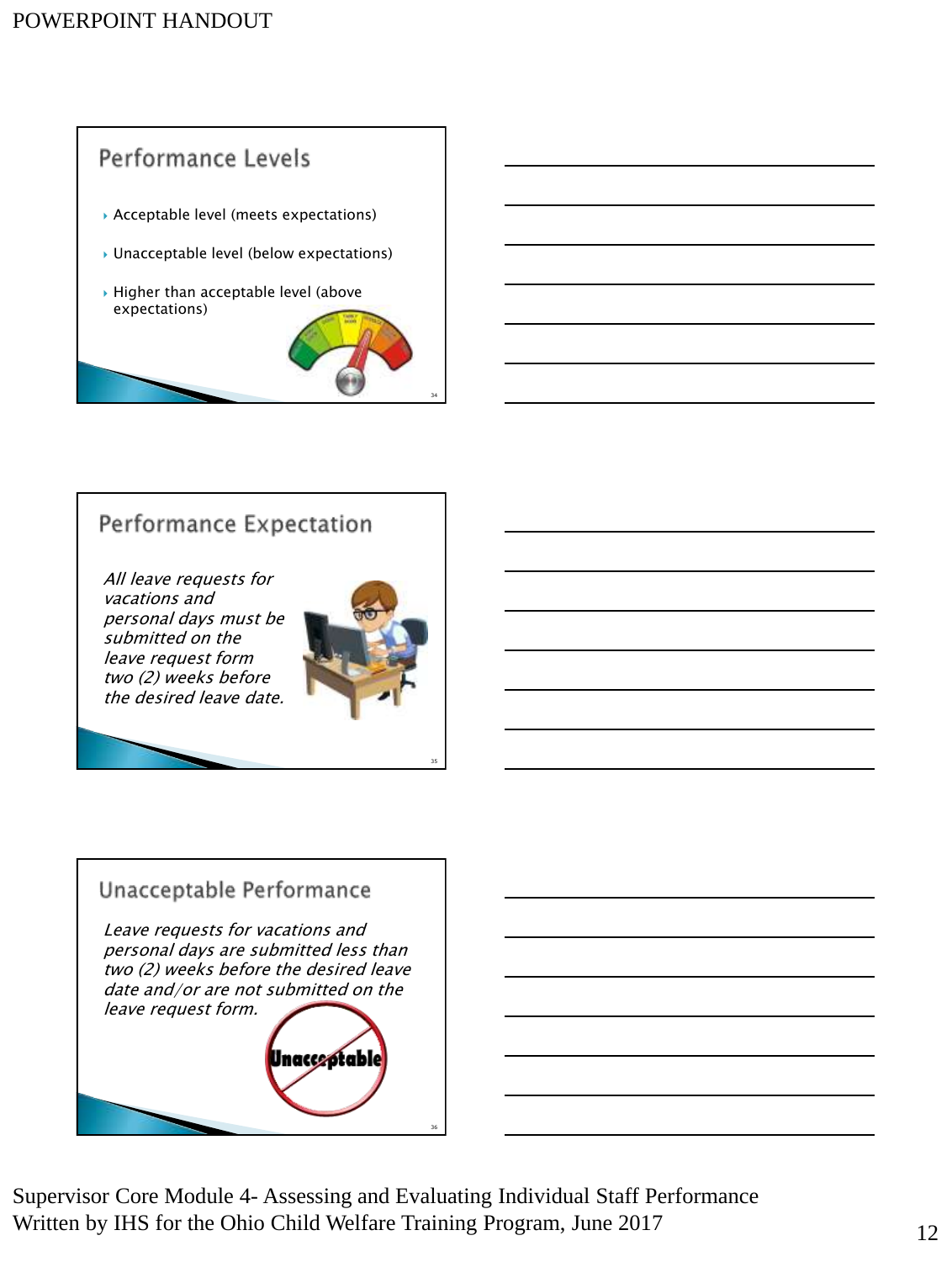

Leave requests for vacations and personal days are submitted on the leave request form at least two (2) weeks before the desired leave date. Coverage of essential duties is also arranged by the worker.



37





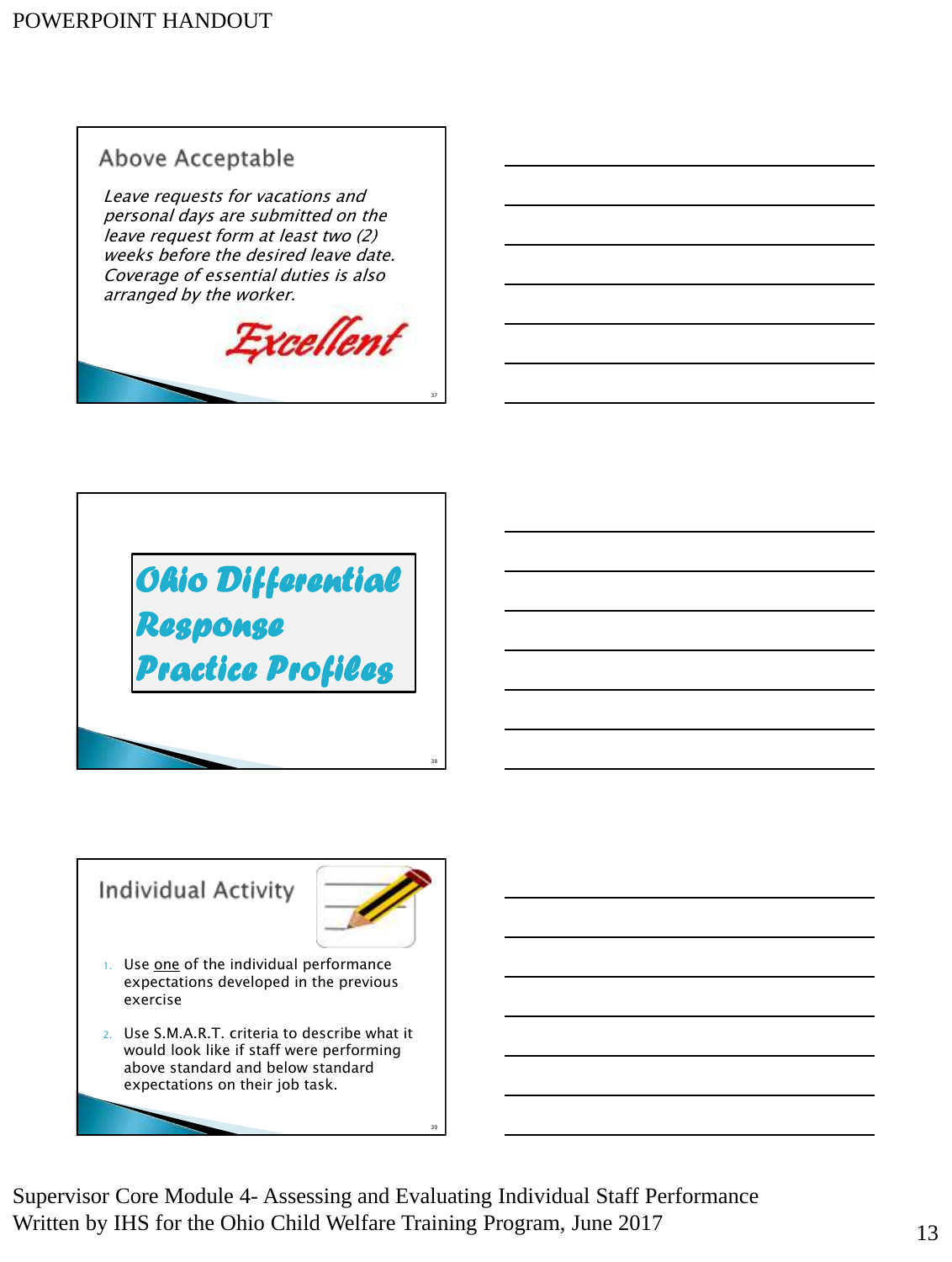



|                           | Diagnostic Matrix                                                     |                                                  |   |
|---------------------------|-----------------------------------------------------------------------|--------------------------------------------------|---|
|                           | <b>DOES NOT HAVE</b><br><b>KNOWLEDGE, SKILLS,</b><br><b>AWARENESS</b> | HAS KNOWLEDGE, SKILLS,<br><b>AWARENESS</b>       |   |
| <b>DOES</b><br>"IT"       | <b>REINFORCE POSITIVELY</b><br><b>CLOSE FOLLOW-UP (+)</b>             | <b>REINFORCE POSITIVELY</b><br>$(+)$             |   |
| <b>DOESN'T</b><br>DO "IT" | <b>DISCREPANCY</b><br>OF<br><b>KNOWLEDGE (K)</b>                      | <b>DISCREPANCY</b><br>OF<br><b>EXECUTION (E)</b> |   |
|                           | K/e<br>ĸ                                                              | k/E<br>K/E                                       | Е |
|                           |                                                                       |                                                  |   |

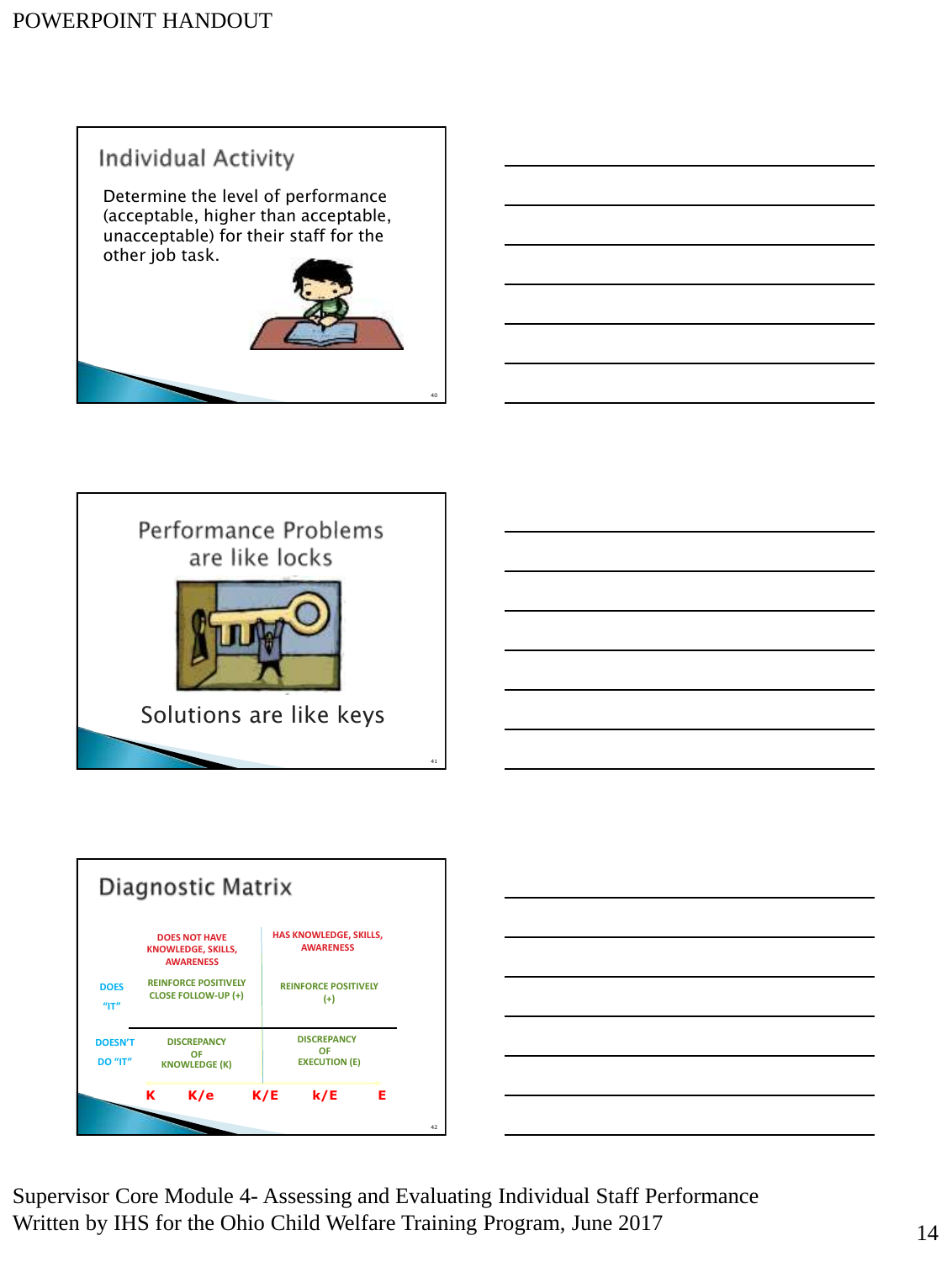# Performance Discrepancies

There may not be a clear deficiency of knowledge or a deficiency of execution.

◦ E.g. Some staff may have some knowledge of how to do a task, but may not be doing it correctly.



43

44

- 1. Has staff performed this task acceptably in the past?
- 2. Does staff articulate understanding of the dynamics related to the job task in case conferences and/or other individual staff conferences?

If to "yes" to either question, proceed as if there is a deficiency of execution



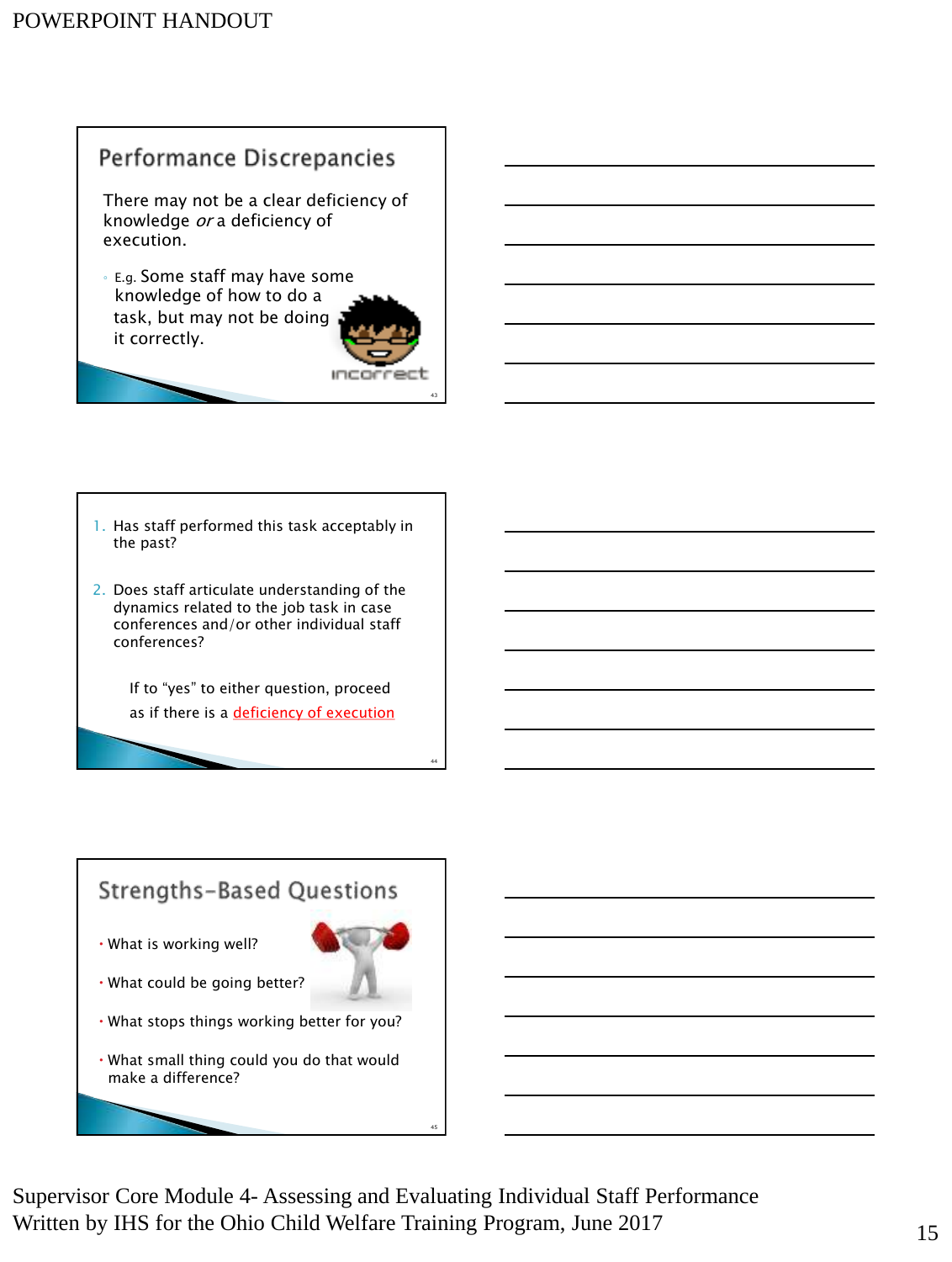

# **Organizational Barriers**

- ○Heavy workload
- ○Lack of needed resources
- ○Inadequate supervision
- ○Negative result for good performance
- ○Positive result for non-performance
- ○Lack of positive reinforcement for performance

# It Is Vital for Supervisors to...

- Identify deficiencies of knowledge vs. deficiencies of execution
- 

47

 Explore non-training barriers to performance with staff



48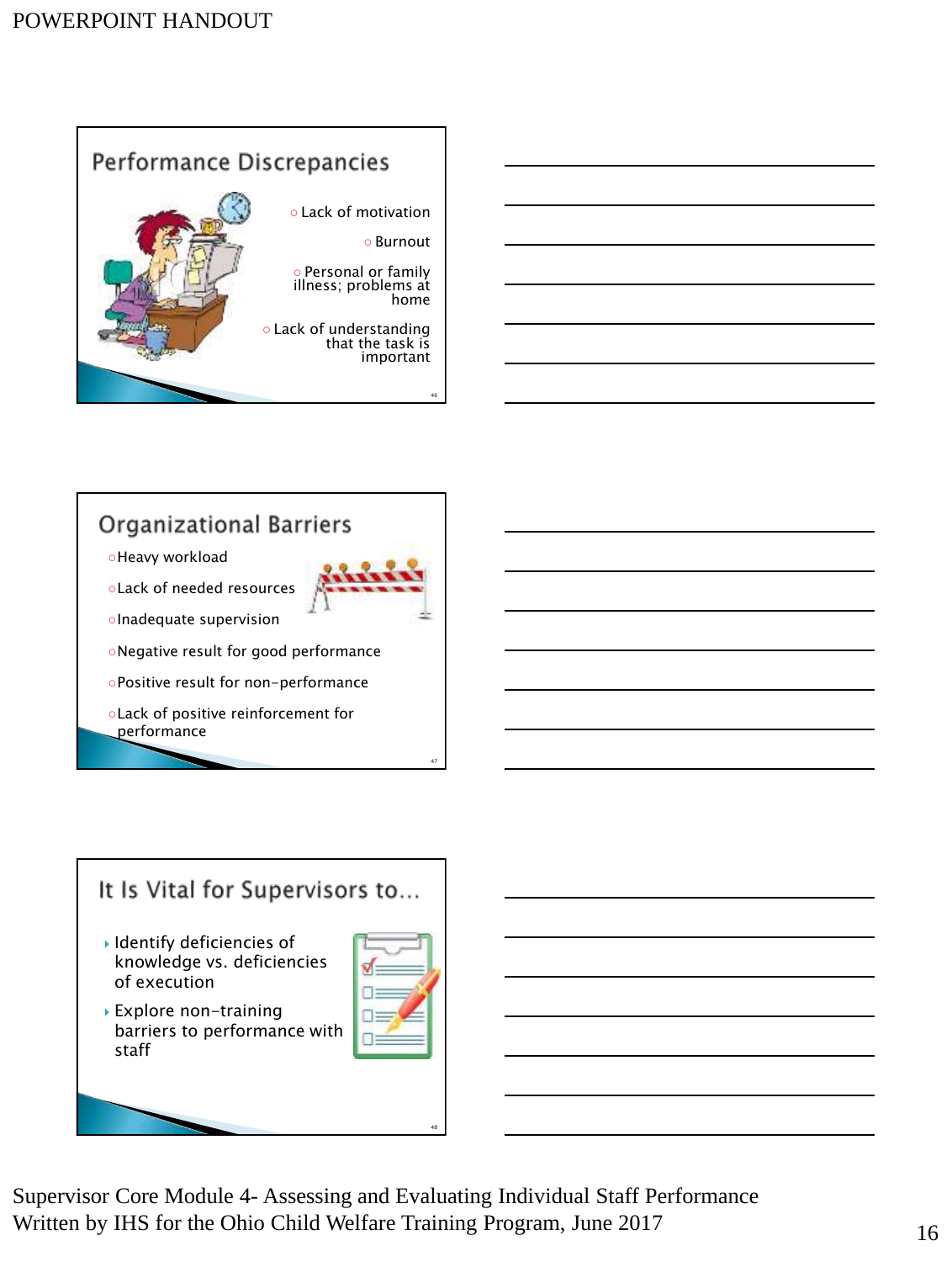# **Training Works ONLY**

When staff do not know how to do job tasks.

If the "lock" to the performance problem is a lack of knowledge and/or skill



49

50

# **Individual Activity**

- 1. Analyze performance discrepancies of the challenging- least competent staff
- 2. Is deficit is due to lack of knowledge /skill/awareness or a deficit in execution?
- 3. If due to a discrepancy in execution, identify the apparent reason



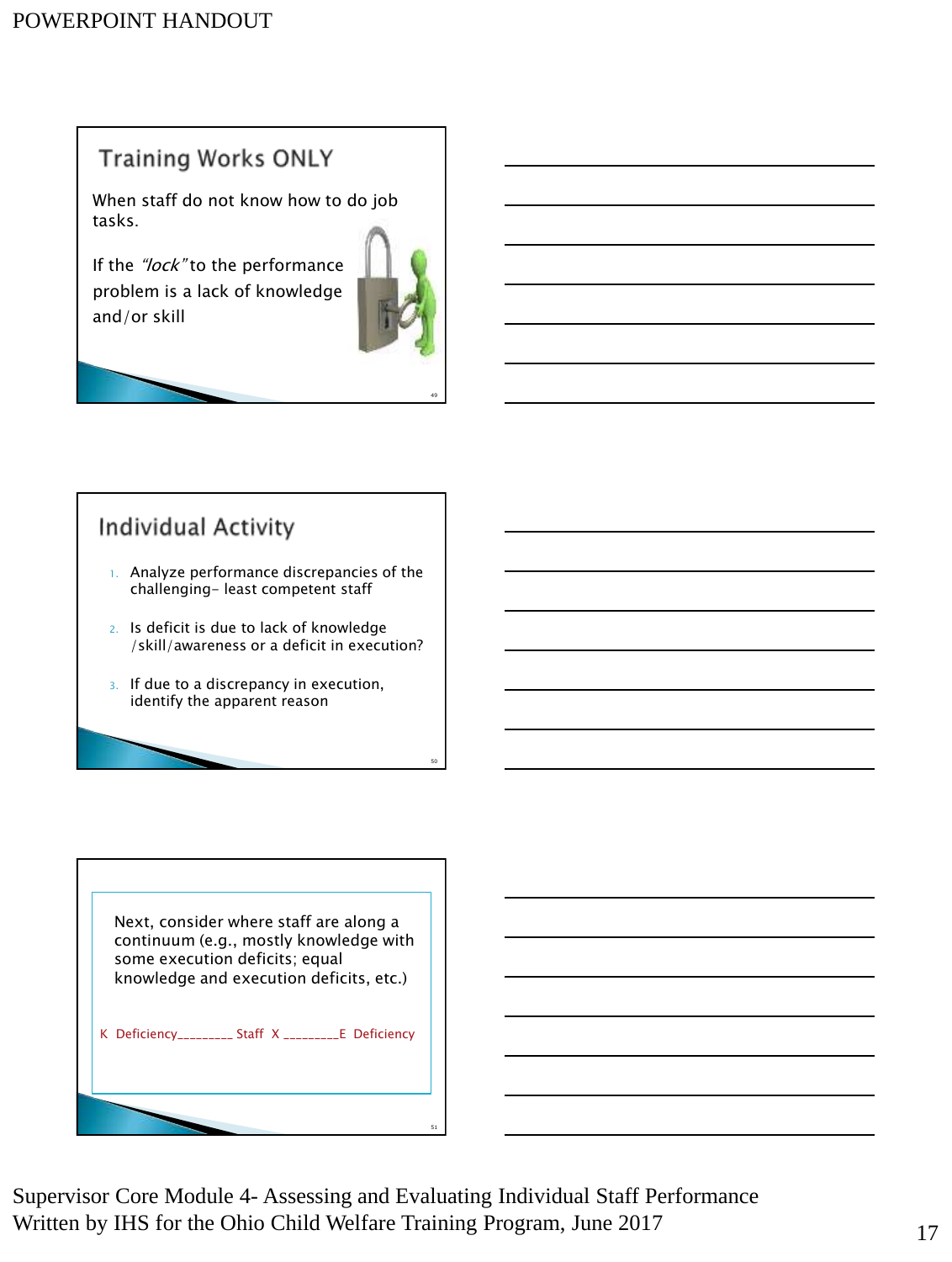# What intervention is best?

- A deficiency of knowledge or skill is a training issue
- A deficiency of execution is a non-training issue.
- A combination of the two would require more than one intervention

# **Documentation Components**

- Timeliness
- Objectivity
- Neutrality
- Professionalism



52

53



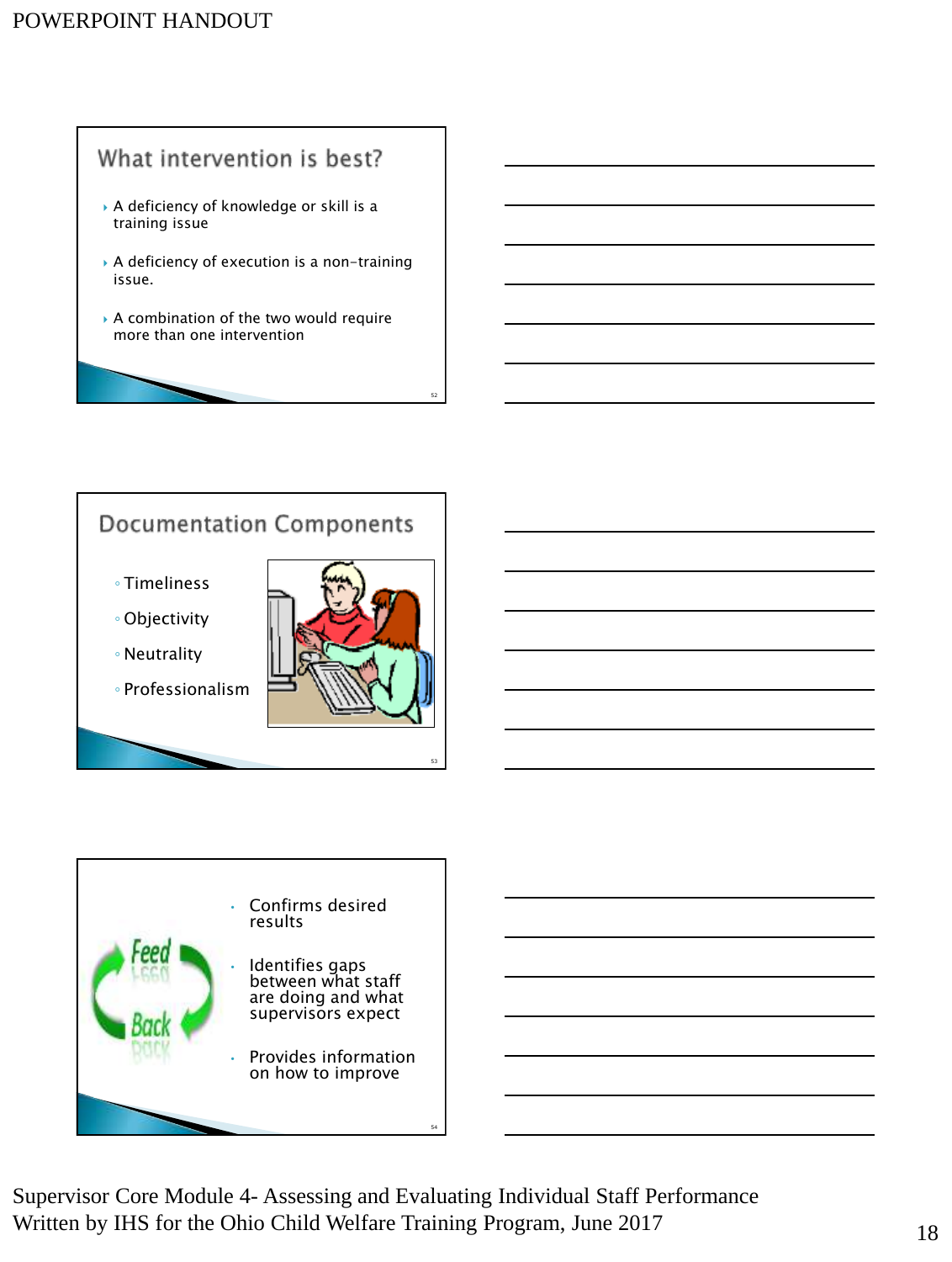









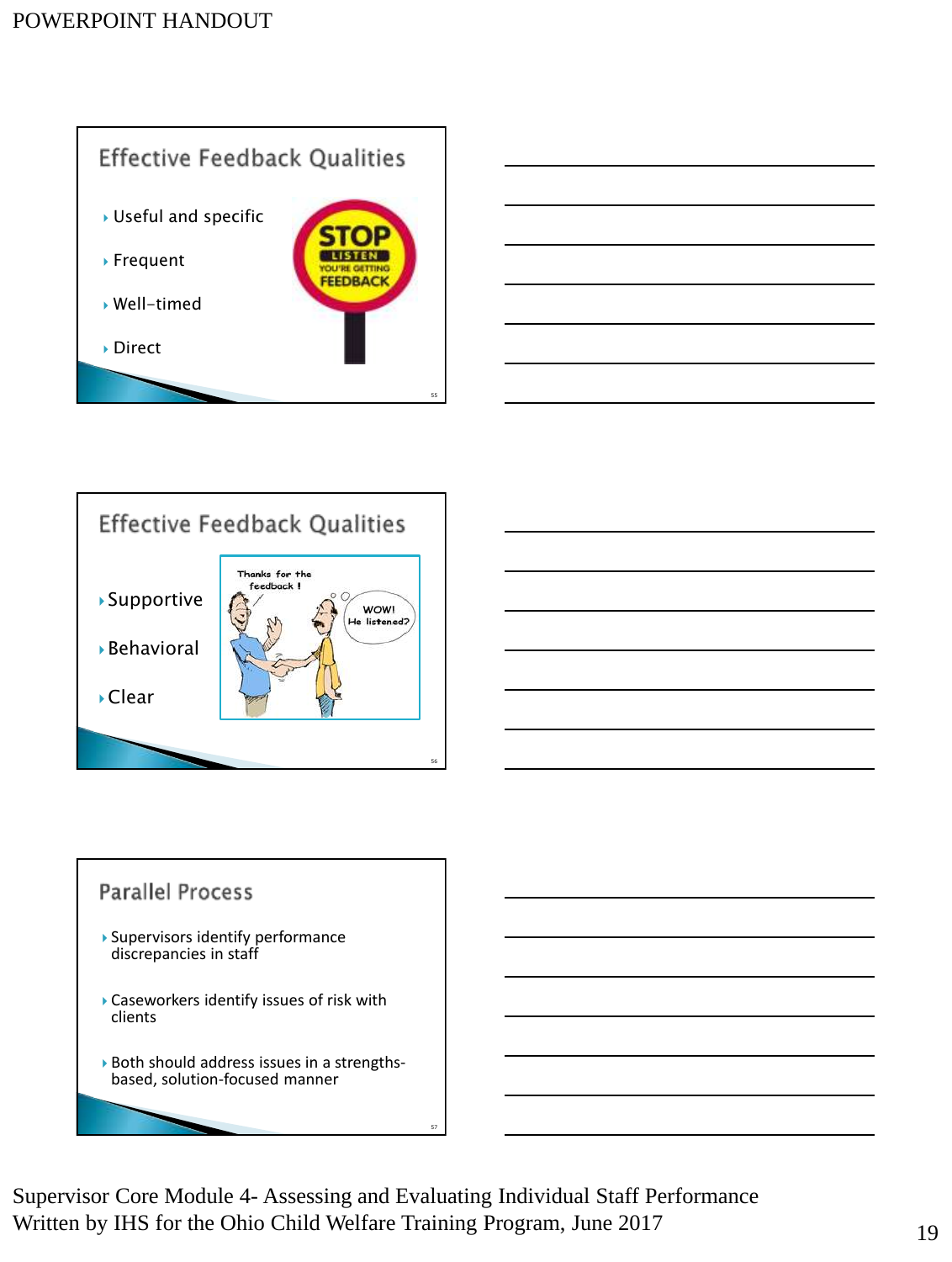# Strengths-Based Feedback

Directive

- You are doing well when…
- You can improve further by…
- This is a challenge because…
- IF, you do…
- THEN, I will do…



58

59

# Strengths-Based Feedback

#### Non-directive

- Where are you doing well?
- Where can you improve further?
- Why is this a challenge? (\*Never ask "why" if they are competent but uncommitted.)
- What, where, when, how? (will you do)...
- These are some things I can do. Would they help you?

# Strengths-Based Feedback Evaluative  $\blacktriangleright$  Given after supervisors have directly observed staff performance ▶ Can be positive or corrective

Supervisor Core Module 4- Assessing and Evaluating Individual Staff Performance Written by IHS for the Ohio Child Welfare Training Program, June 2017 20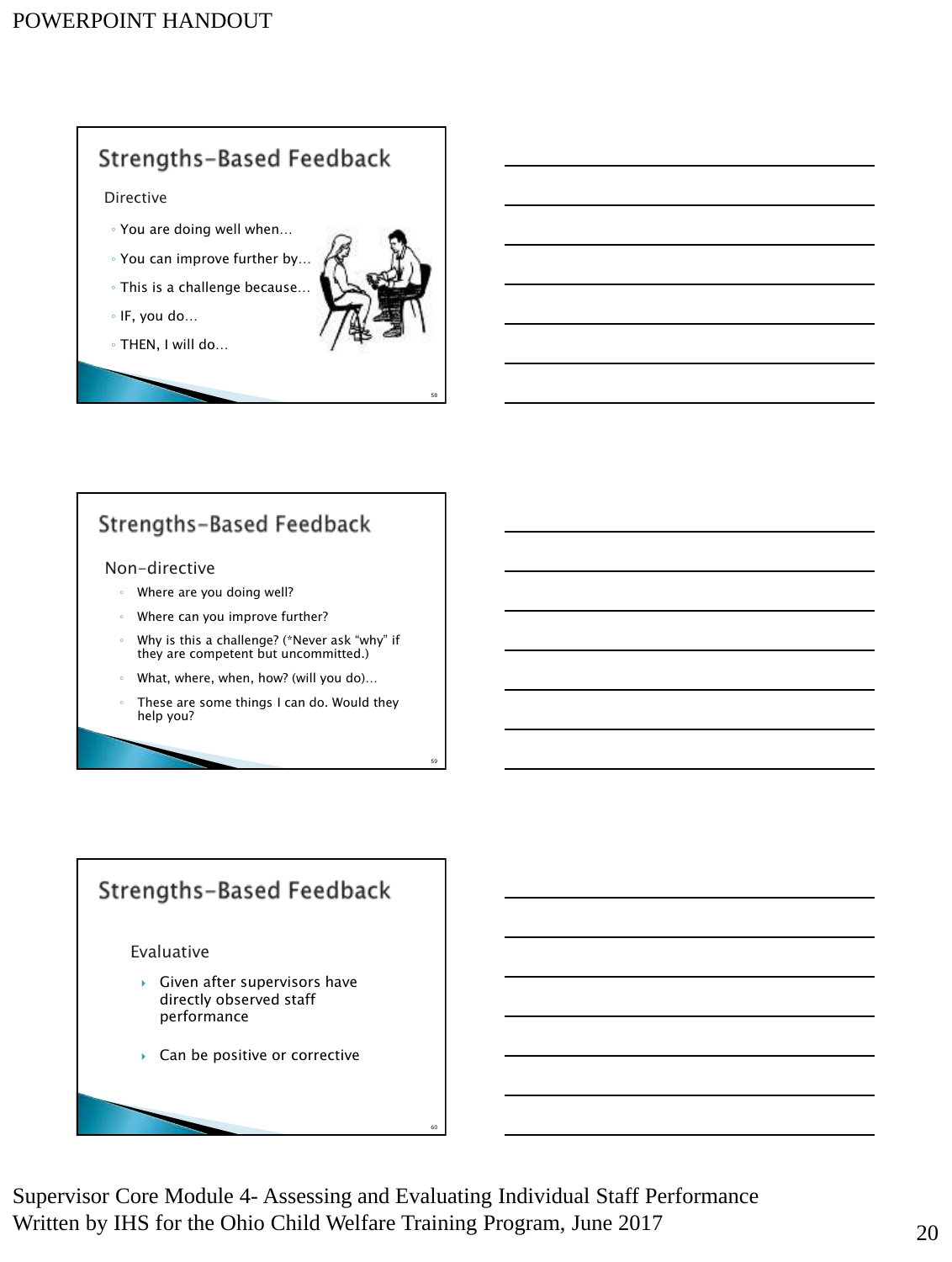## POWERPOINT HANDOUT

#### **Corrective**

"Jane, I observed you rolling your eyes when Mr. Smith was talking to you."

"Jane, I reviewed your court report today. You submitted it three days early, and it contains a comprehensive, behaviorally-specific, and detailed account of the child's interaction with the grandmother."

61

62

Positive

# Strengths-Based Feedback

#### Developmental

- Given after evaluative feedback is offered
- Provides staff with information about behavior supervisors want to continue and what changes supervisors expect
- ▶ Can be positive or corrective

## Corrective Developmental Feedback

"Jane, please use effective nonverbal communication skills when talking to clients. I observed your behavior as Mr. Smith was talking. This may communicate to him that you don't believe him or don't value his statements. Please show your interest in and your respect for Mr. Smith by making intermittent eye contact as he is speaking."



Supervisor Core Module 4- Assessing and Evaluating Individual Staff Performance Written by IHS for the Ohio Child Welfare Training Program, June 2017 21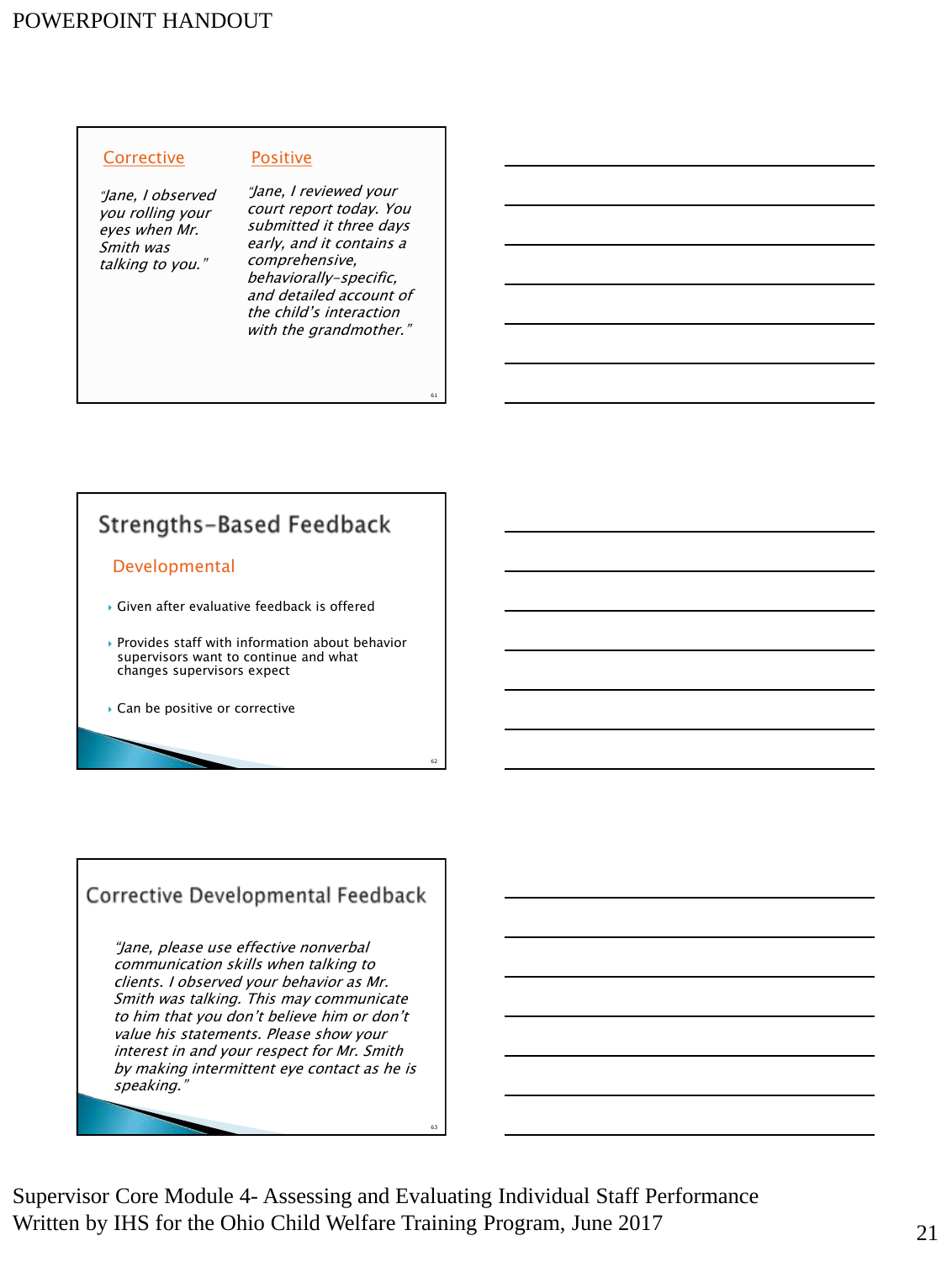# Positive Developmental Feedback

"Jane, I really appreciate that you finished your court reports before the deadline. You also provided a comprehensive detailed account of the grandmother's interaction. This is excellent work."



64

65

# Dyad Activity

1. Person One - present a brief scenario about a performance issue

2. Person Two - provide examples of:

- Corrective evaluative feedback
- Positive, strengths-based evaluative feedback
- Corrective developmental feedback
- Positive, strengths-based developmental feedback

### Principles of Effective On-Going Feedback

- Maintain and enhance self-esteem
- Listen actively and respond to staff with concern
- Ask staff for help and encourage their involvement
- Share thoughts, feelings, and rationale
- Provide support to staff without removing their responsibility

Supervisor Core Module 4- Assessing and Evaluating Individual Staff Performance Written by IHS for the Ohio Child Welfare Training Program, June 2017 22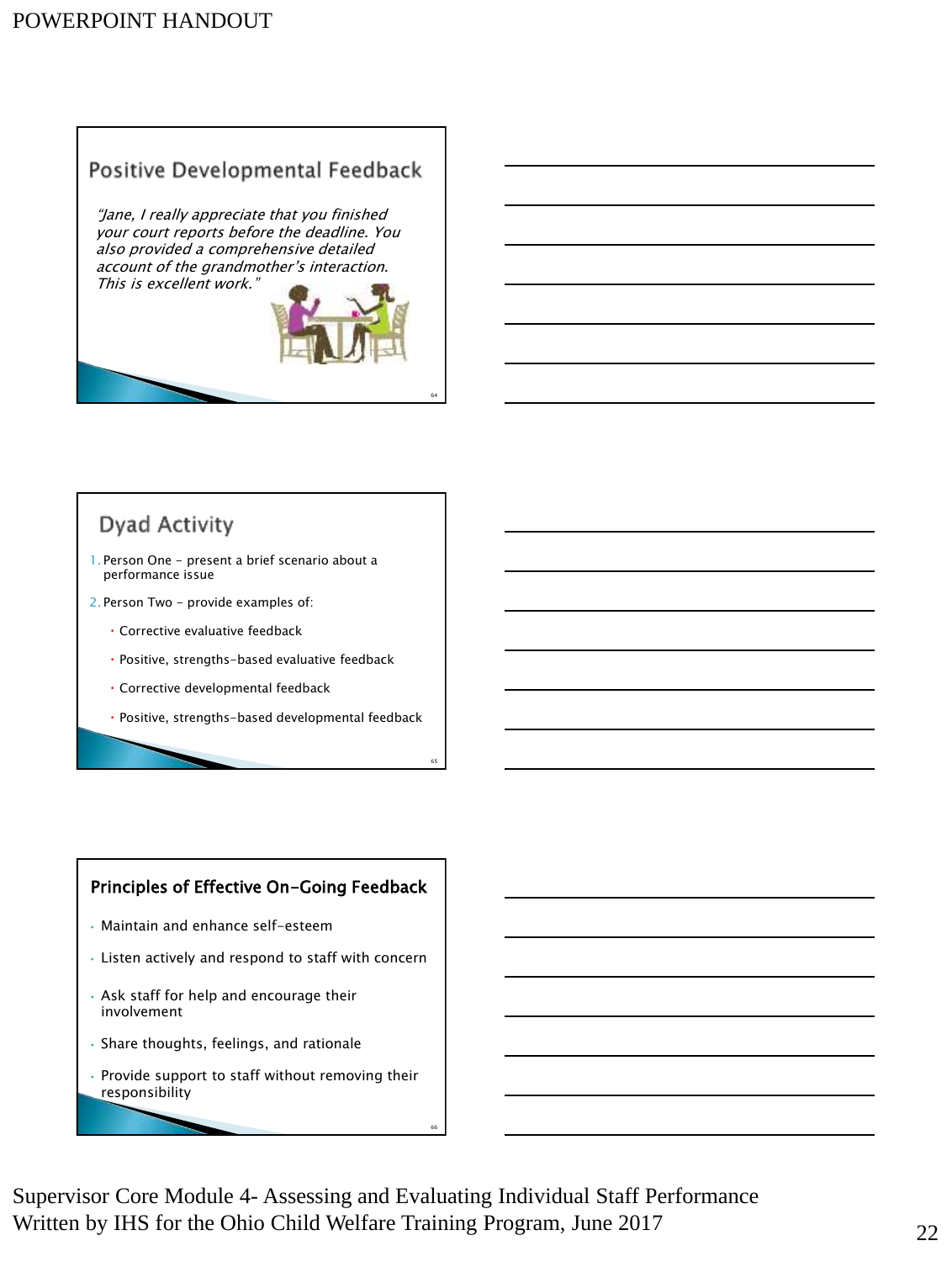

# **Communicating Resistance**

- Attacking supervisor verbally
- ▶ Pressing for solutions rather than trying to understand the problem
- Claiming supervisors do not fully understand the situation



68

# **Small Group Activity**

Discuss the following question:

How have you handled resistance when discussing performance issues with staff? What worked or did not work?



Supervisor Core Module 4- Assessing and Evaluating Individual Staff Performance Written by IHS for the Ohio Child Welfare Training Program, June 2017 23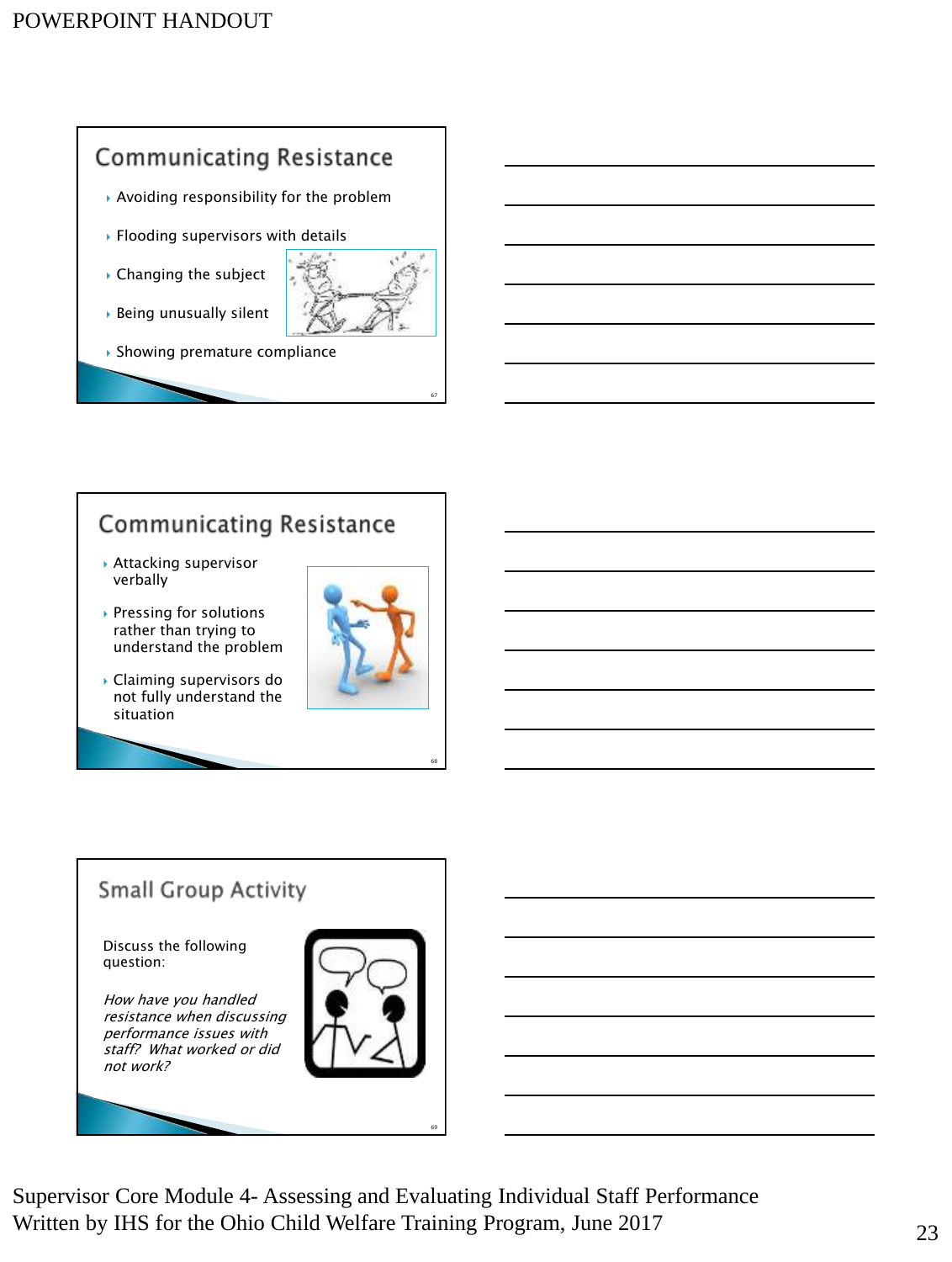# Managing Resistance - 1

- Avoid giving logical explanations or offering solutions
- Deal with emotions first
- Identify what form the resistance is taking

# Managing Resistance - 2

- Listen to the words and to the underlying message: "I am angry at being called on the carpet," or "You don't understand my situation."
- Focus on the feelings of staff, not the content. "You seem angry (or frustrated).Tell me why."

# Managing Resistance - 3

- Remain silent. Let staff respond to the feedback. This gives staff an opportunity to express their concerns or feelings.
- E.g.," I'm afraid you're going to blame me for this," or "This case is so complicated; I'm angry you haven't helped me with it."

Supervisor Core Module 4- Assessing and Evaluating Individual Staff Performance Written by IHS for the Ohio Child Welfare Training Program, June 2017 24

72

70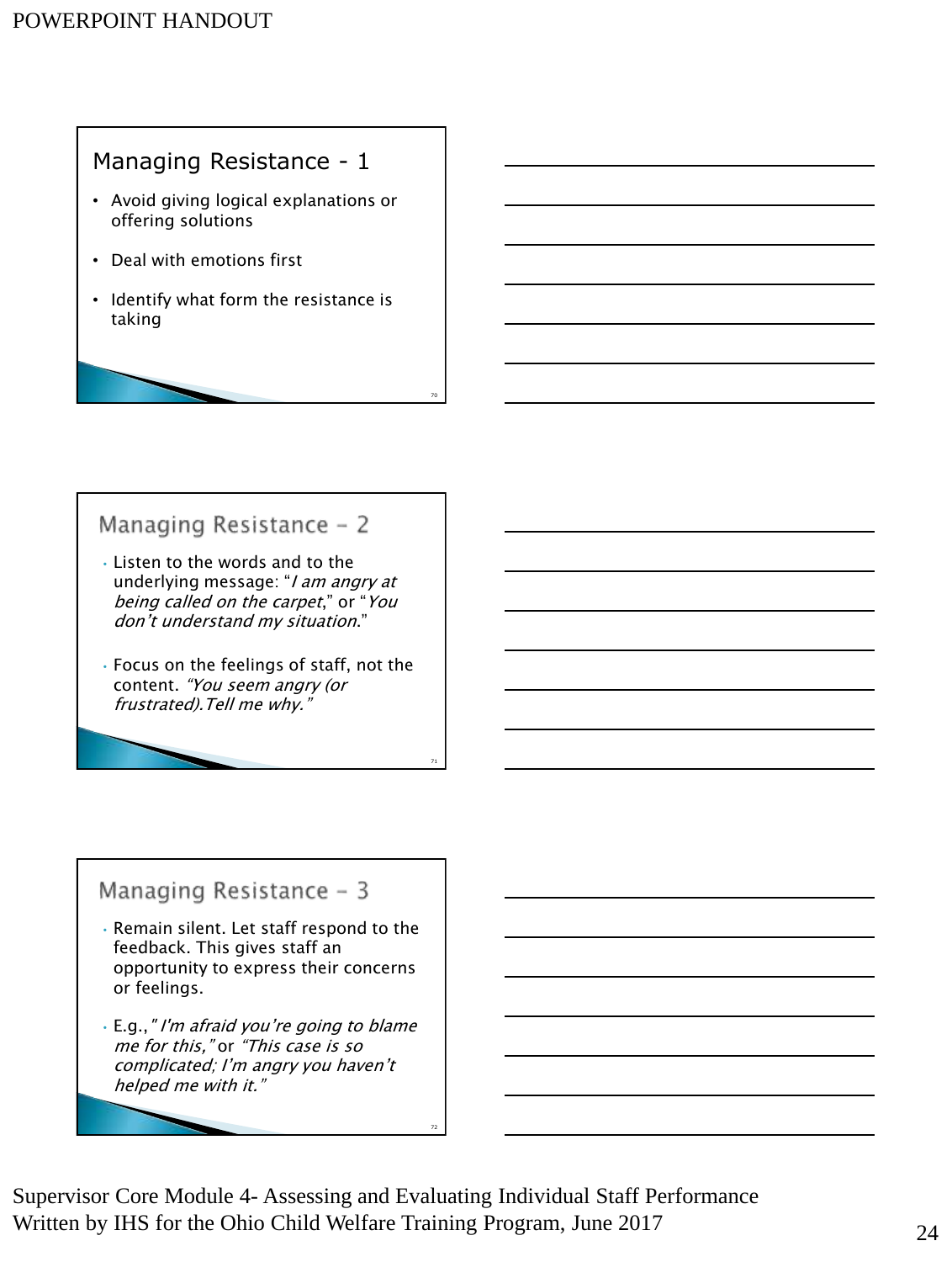## POWERPOINT HANDOUT

# Managing Resistance - 4

- Acknowledge and deal with the resistance and the feelings
- Whenever confronted with staff resistance, remember to check your own demeanor and make sure you're not contributing to the problem

73

74



- Performance *assessment* the ongoing process of observing and appraising staff performance
- Performance *analysis* looking at performance execution to pinpoint where problems might occur.



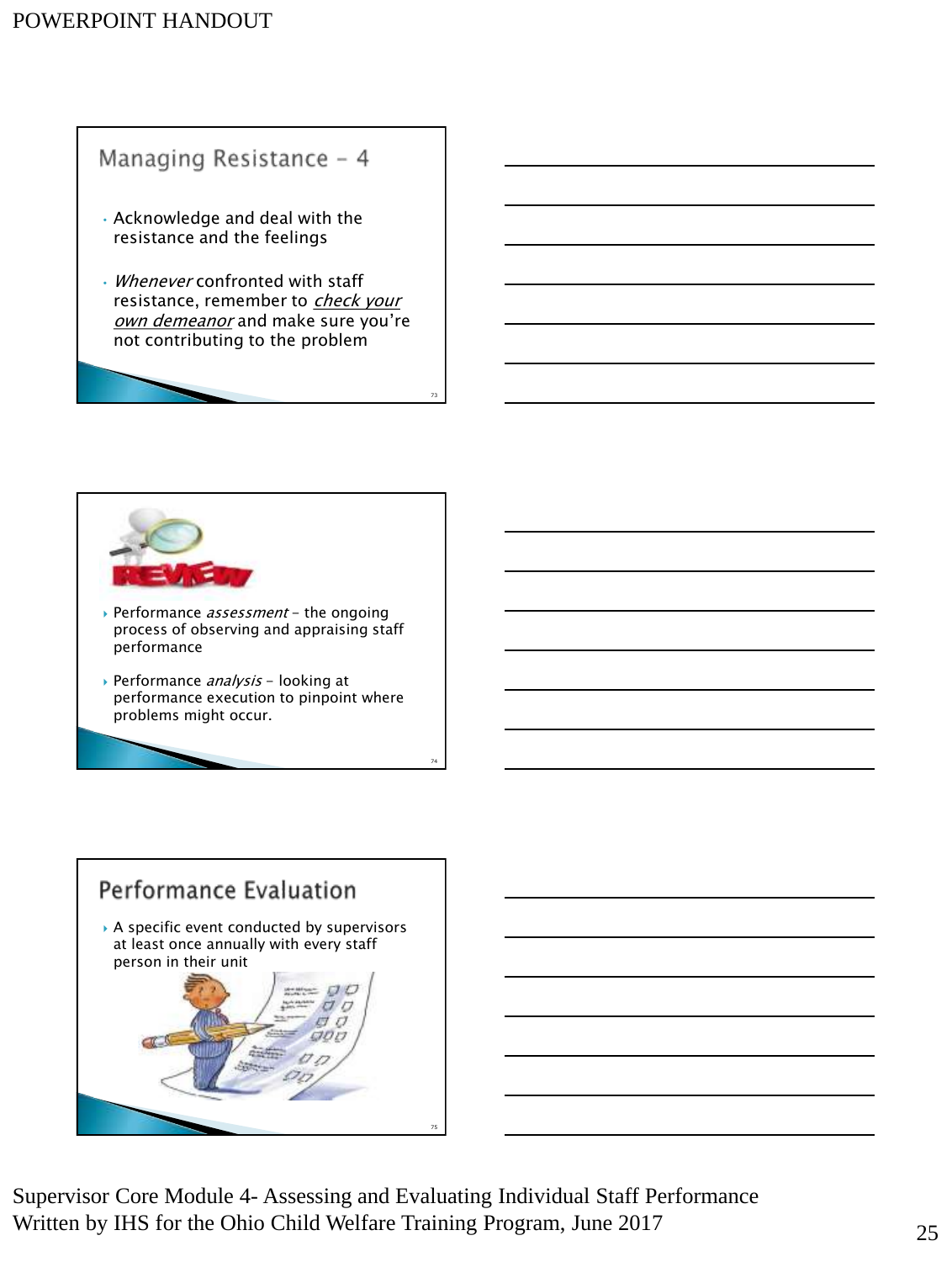According to the Ohio Department of Administration

"It is the responsibility of every manager and supervisor to honestly evaluate the work performance of his/her employee at least once a year. Performance evaluation is not only a management right; it is a management duty."

76

77

# Preparing for the Annual Performance Evaluation - 1

- 1. Communicate with staff about the process
- 2. Set date for actual review a month in advance
- 3. Provide staff with previous evaluation

# Preparing for the Annual Performance Evaluation - 2

Have staff complete a selfappraisal to be submitted at least two weeks prior to the performance evaluation date



Supervisor Core Module 4- Assessing and Evaluating Individual Staff Performance Written by IHS for the Ohio Child Welfare Training Program, June 2017 26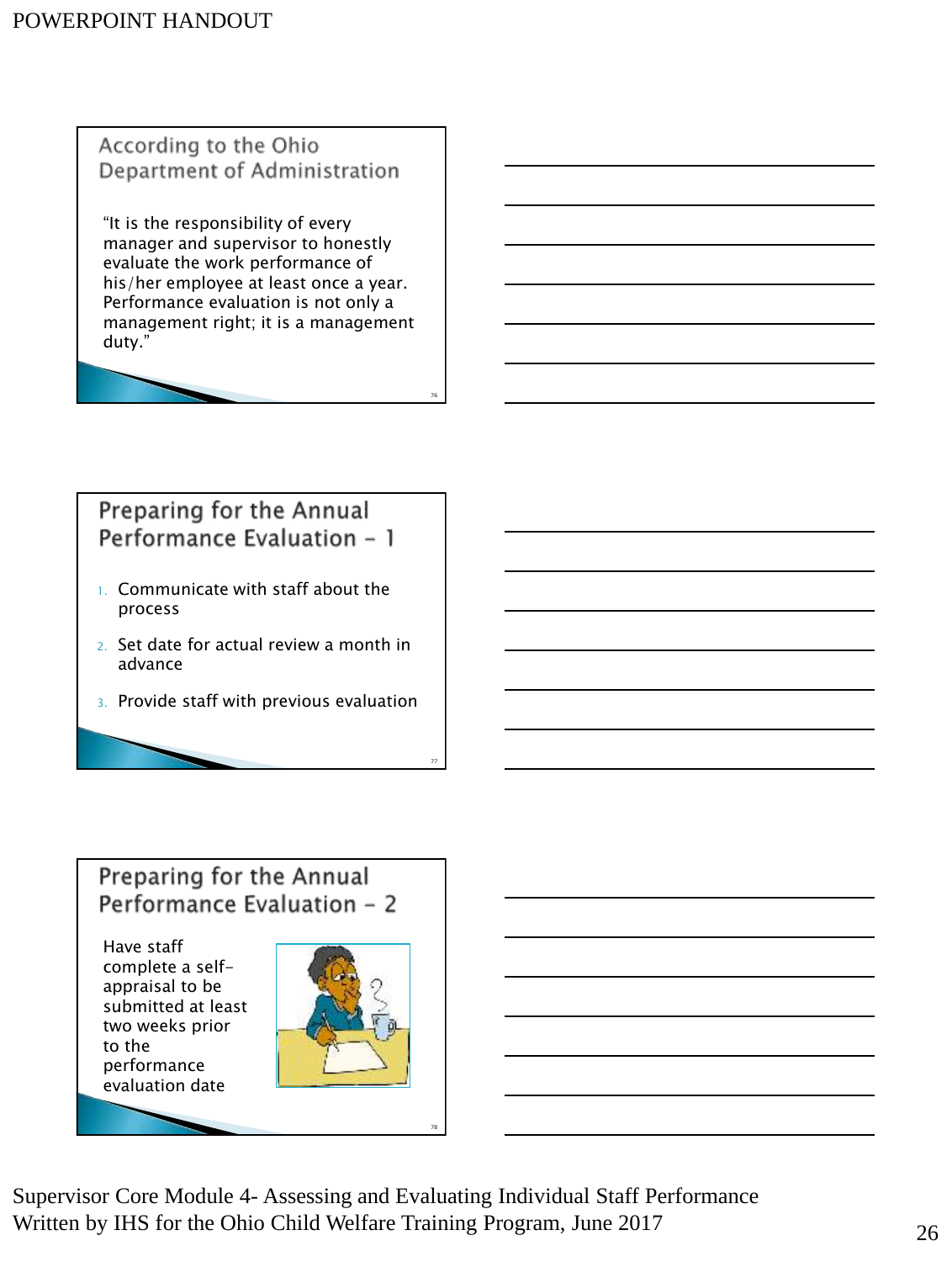# Preparing for the Annual Performance Evaluation - 3

- $\rightarrow$  Provide staff with specific criteria that will be used. (i.e., rating scale and interpretation)
- Gather and analyze data

# Data Sources

- Notes from supervisory conferences
- Notes of staff participation in unit meetings
- Case reviews (or other work documentation review)
- Recorded observations of staff



79

80

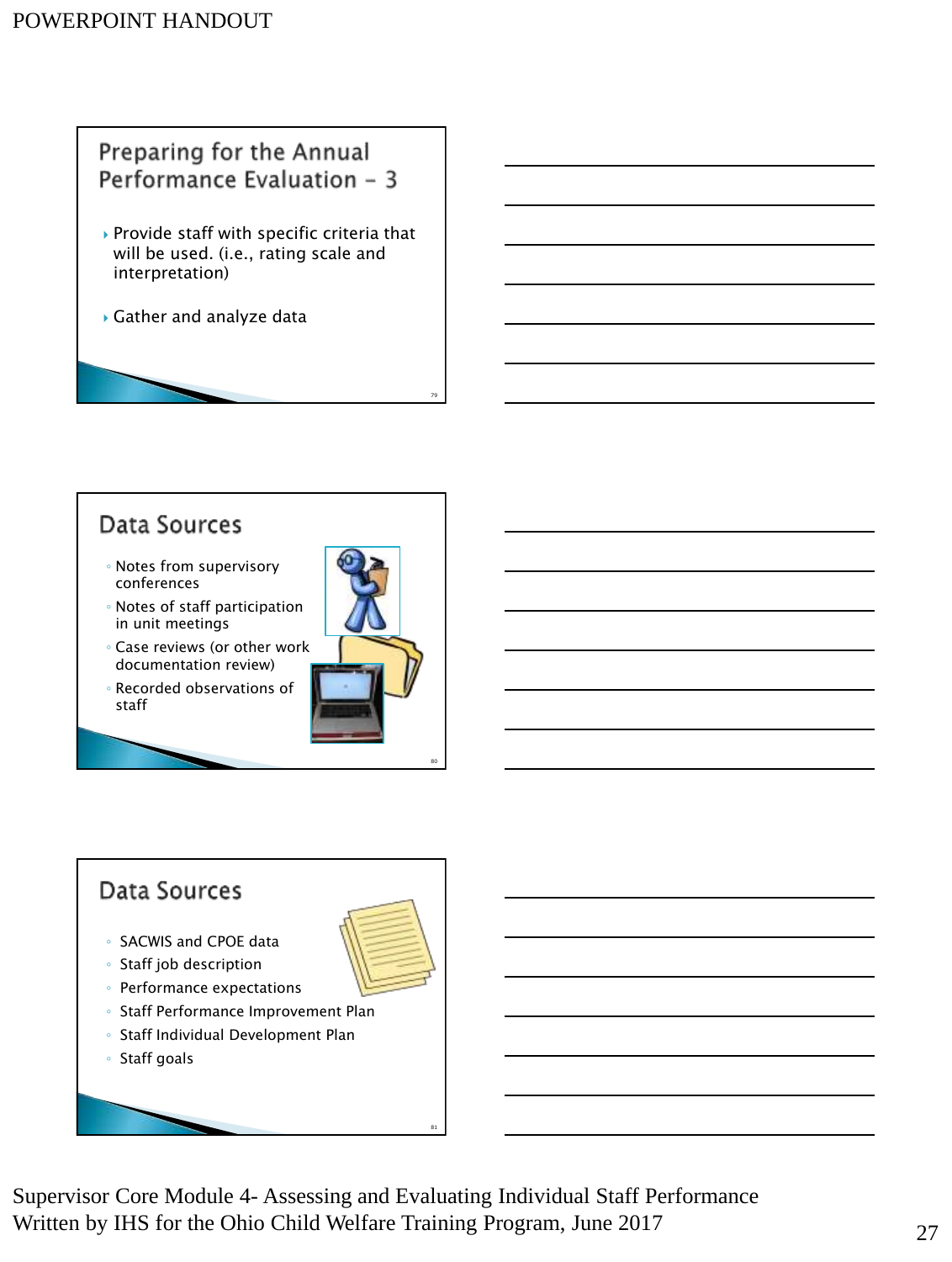# Very Important Point

- $\cdot$  If staff receive all high ratings, they are over-qualified for the job and need to be doing something that better meets their qualifications.
- $\cdot$  If staff receive all low ratings, they are unqualified for the job.

82

83

# Conducting the Evaluation

- Review the job tasks
- Explain that higher or lower ratings are reserved for performance that stands out from the others, i.e., an area in which they're excelling or struggling.
- Provide specific examples and details.

# Suggestion

Near the end of the evaluation meeting, write down two or three things the staff person has done best over the past year and the two areas that most need improvement.

Supervisor Core Module 4- Assessing and Evaluating Individual Staff Performance Written by IHS for the Ohio Child Welfare Training Program, June 2017 28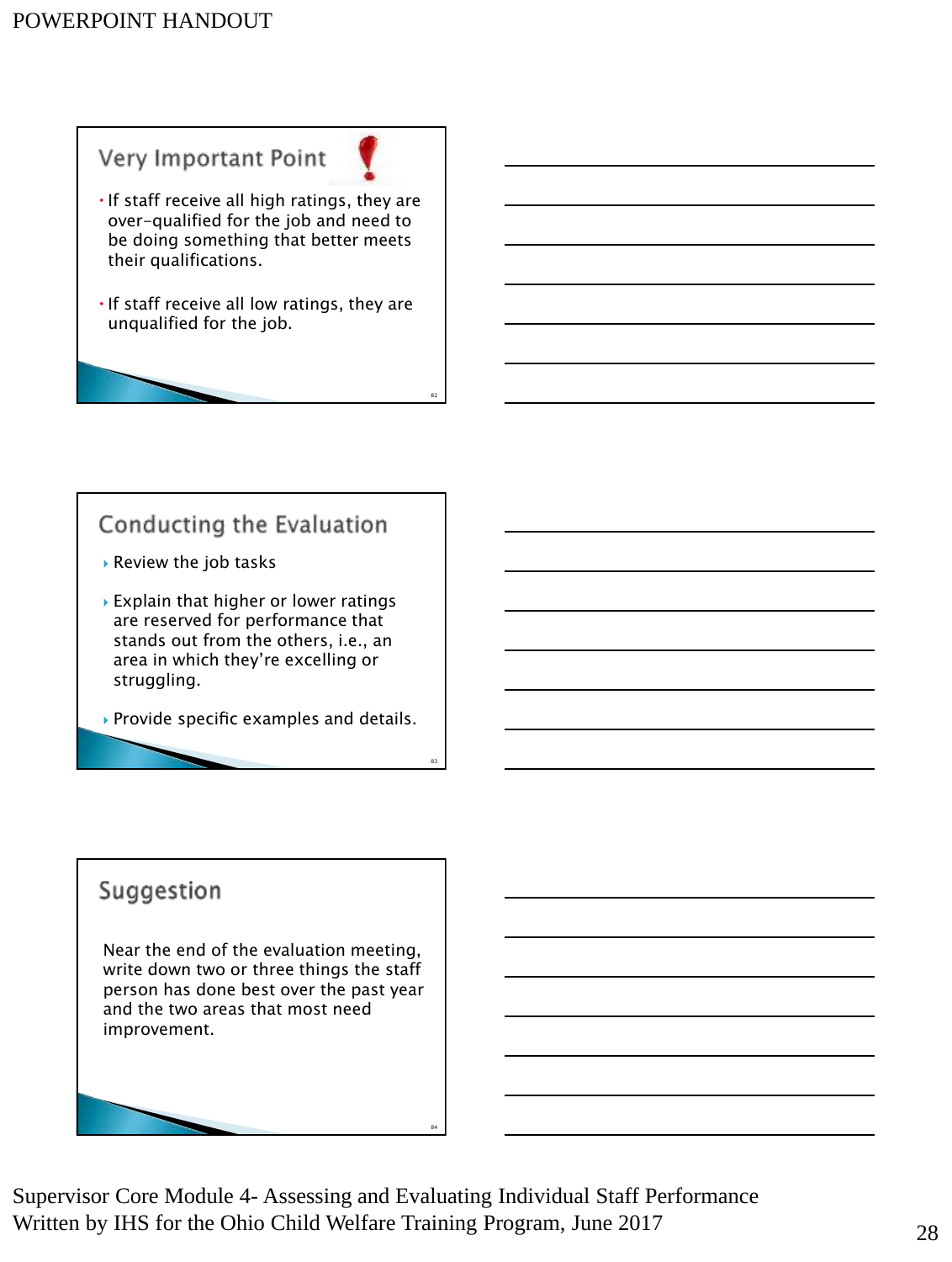# **Closing the Meeting**

- Ask staff if s/he has questions or comments.
- After all discussion has taken place, request staff sign the evaluation.
- ▶ Once all required signatures are gathered, have the original evaluation (if it is a paper copy) placed in the staff's personnel file.
- $\triangleright$  Give staff a copy if appropriate.

# Responding to Staff - 1



85

86

◦ Use strengths-based language

- Maintain composure
- If staff refuse to sign the evaluation, explain their signature merely conveys they have had the evaluation reviewed with them.

# Responding to Staff - 2

- If anger or defensiveness continues, request that staff sign the back of the document. (It achieves the same purpose.)
- If anger or defensiveness still continue, document the nature of the resistance and add that information to the evaluation document.

Supervisor Core Module 4- Assessing and Evaluating Individual Staff Performance Written by IHS for the Ohio Child Welfare Training Program, June 2017 29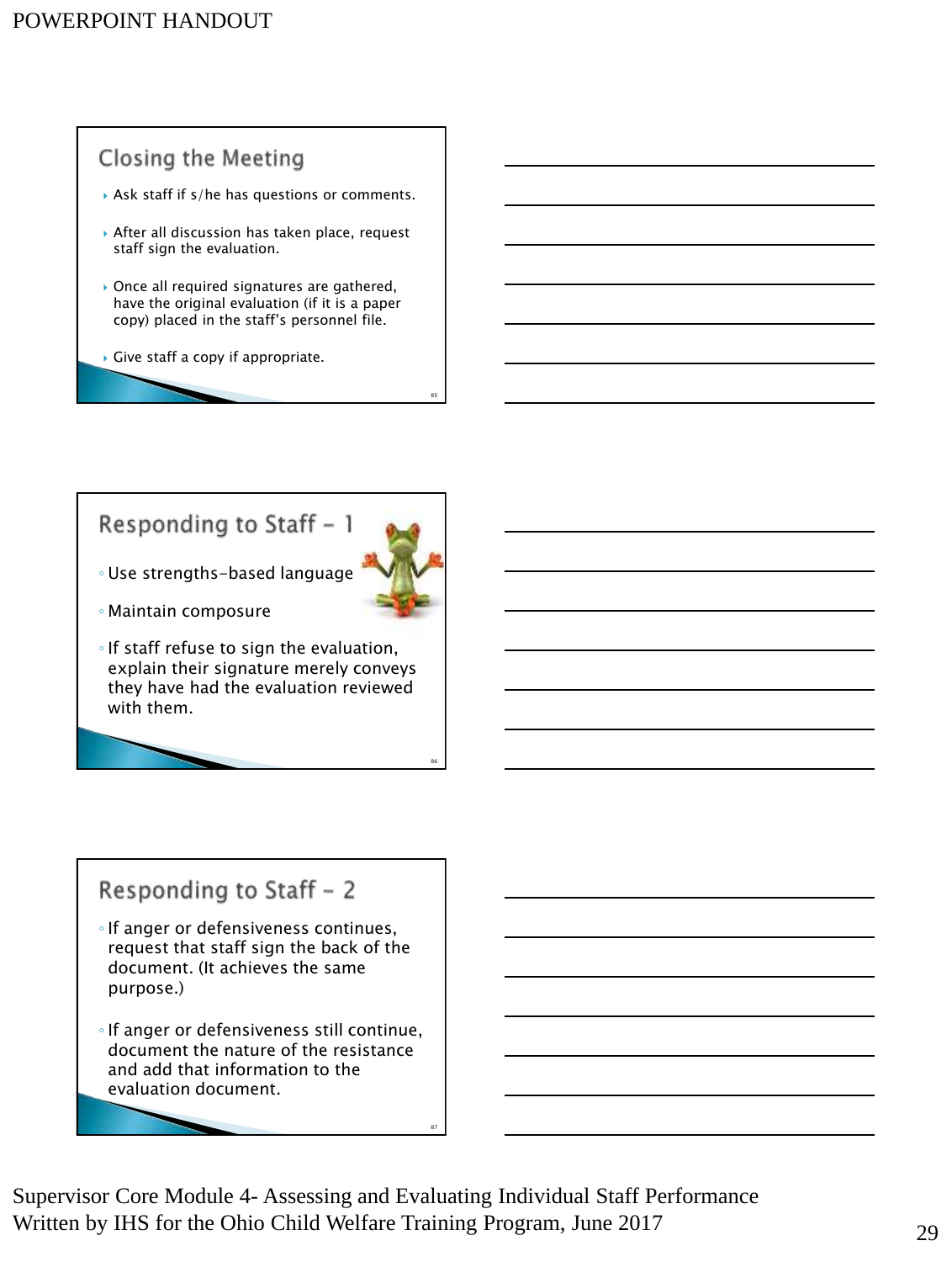# **Dyad Activity**

- 1. Find a partner.
- 2. Take turns practicing managing staff resistance during a performance evaluation.



88

89

Have any of you experienced resistance from staff during a performance evaluation?

What happened?

How did you feel during the experience?

How did you handle the situation?

Was the strategy successful?

# Progressive Discipline

- Assists staff in understanding a performance problem exists but opportunity for improvement also exists.
- The goal is to bring staff performance to within an acceptable level.

Supervisor Core Module 4- Assessing and Evaluating Individual Staff Performance Written by IHS for the Ohio Child Welfare Training Program, June 2017 30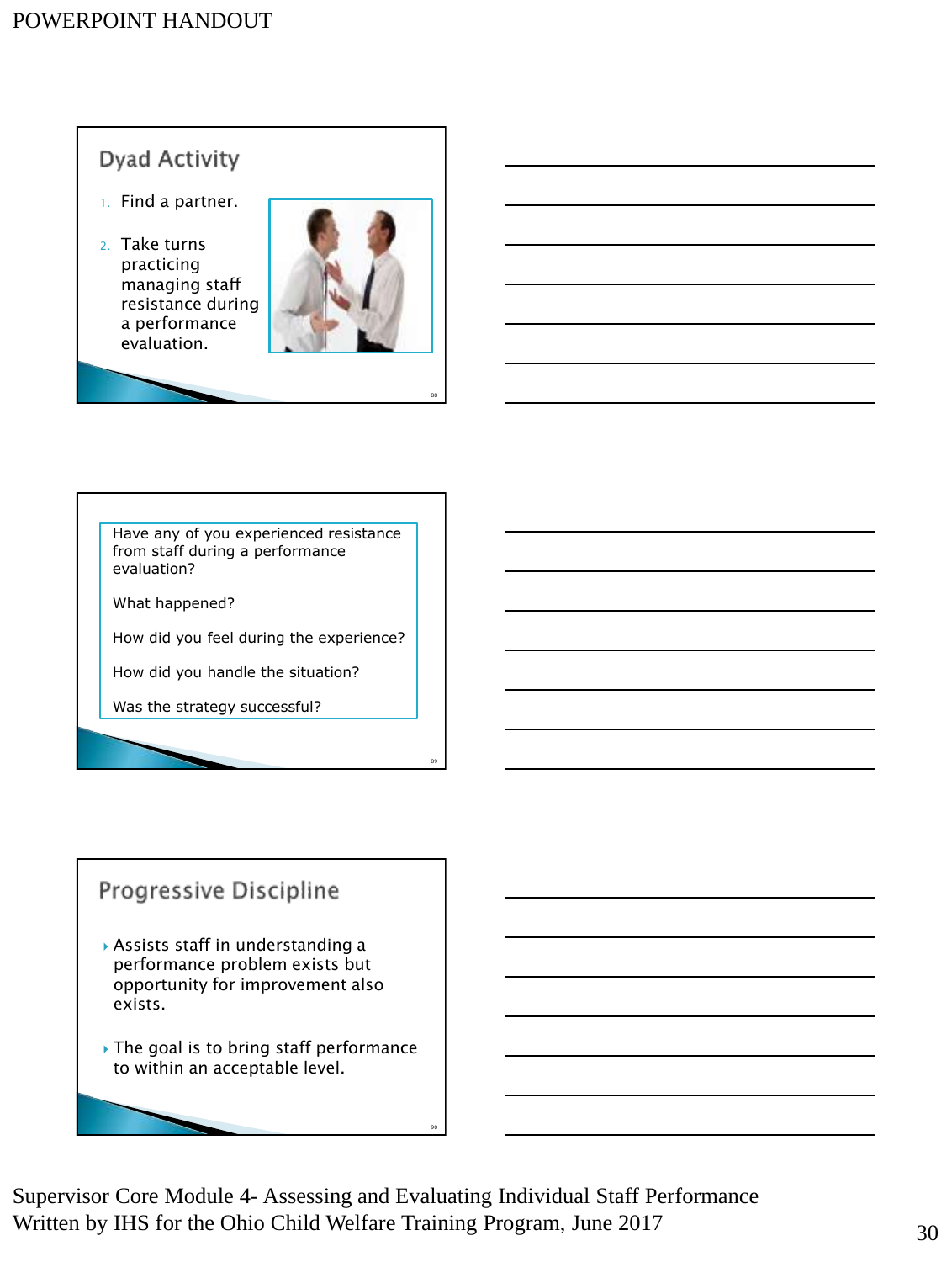# Progressive Discipline

- Requires use of the least severe actions necessary to correct the performance deficit.
- ▶ The severity of the action increases only when the deficit persists.

91

92

Step 1

Talk with staff about their performance and their understanding of the job requirements.

Is there any issue contributing to the poor performance that is not immediately obvious to the supervisor?



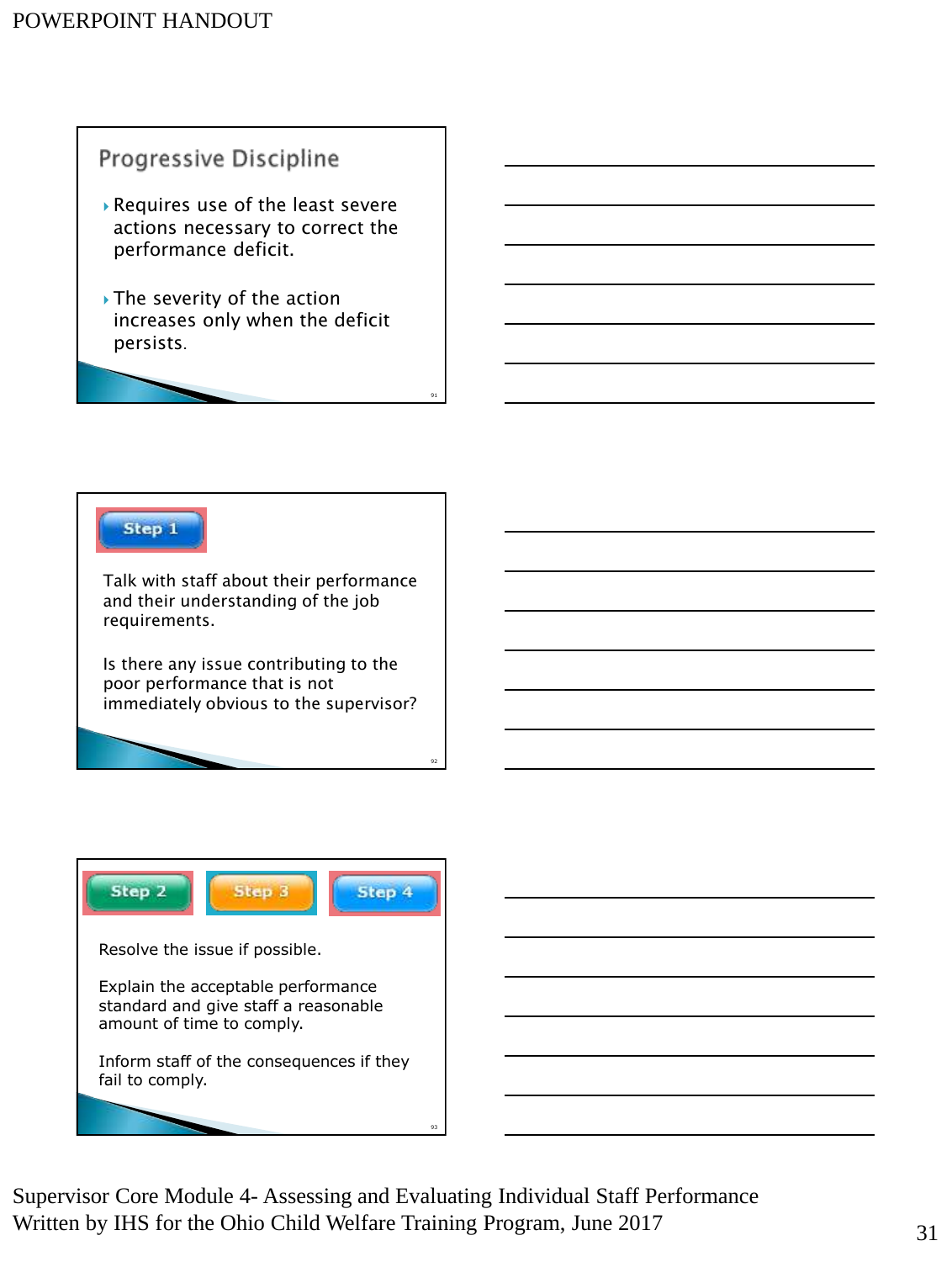# POWERPOINT HANDOUT







Supervisor Core Module 4- Assessing and Evaluating Individual Staff Performance Written by IHS for the Ohio Child Welfare Training Program, June 2017 32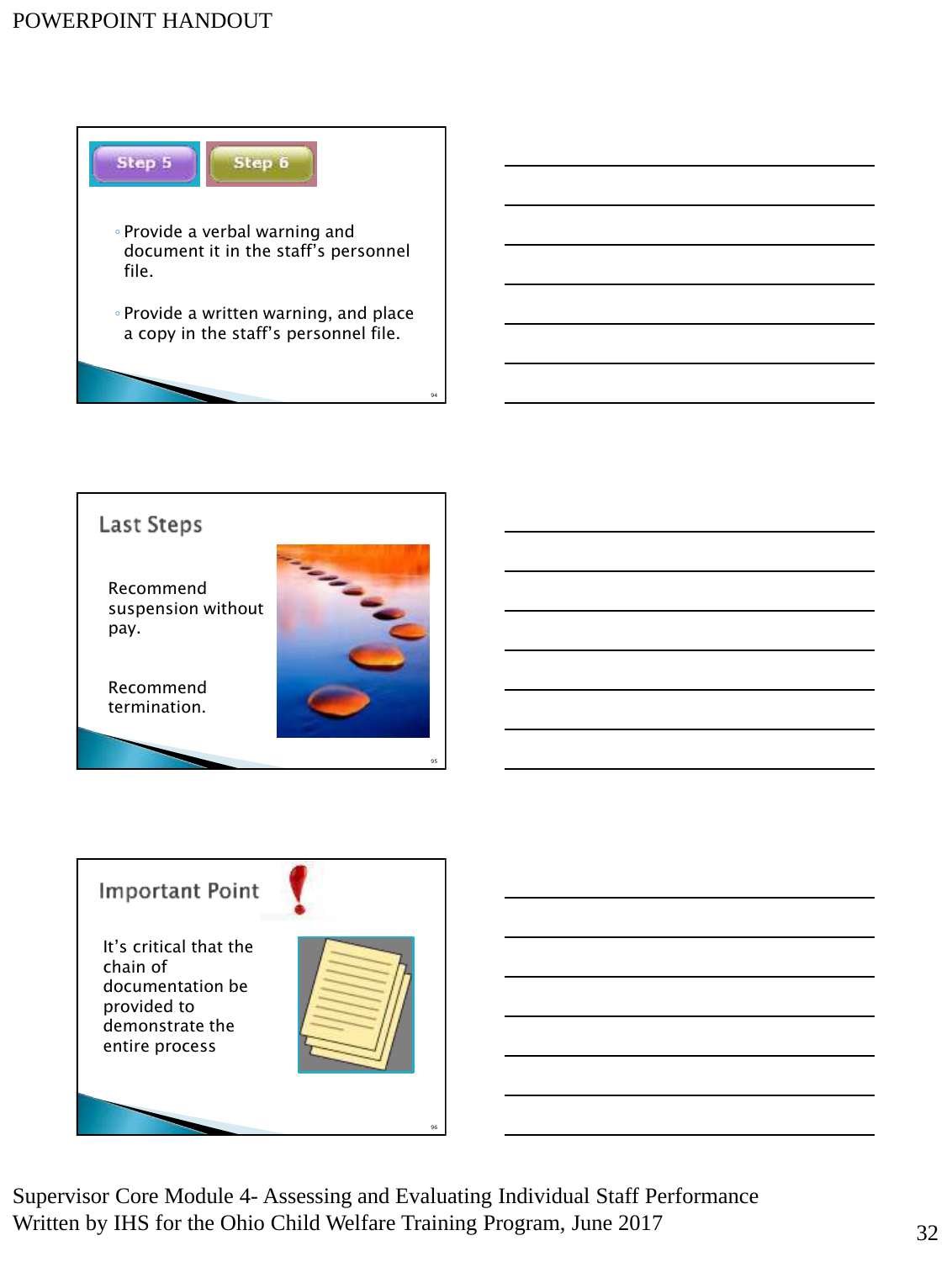





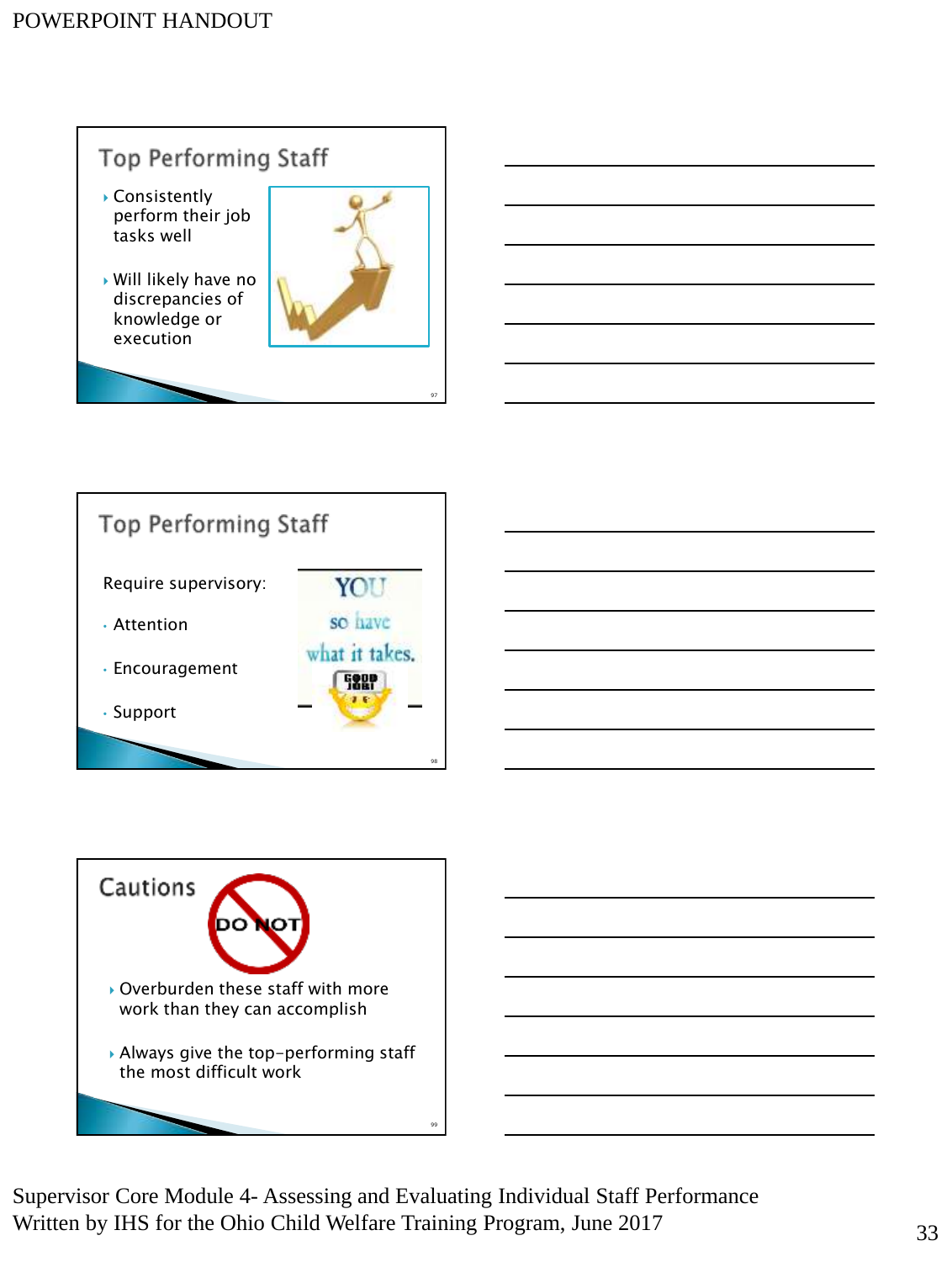# Strategies - 1 ◦ Expand their job responsibilities into an area of their interest ◦ Invite them to be peer coaches, trainers, or mentors ◦ Involve them in decision-making. ◦ Delegate supervisory responsibilities to them.

100



# Strategies  $-3$

- Advocate for their promotion or for a nonpromotional increase in status and pay.
- Put them in highly visible positions.
- Acknowledge their work.
- Provide frequent feedback.

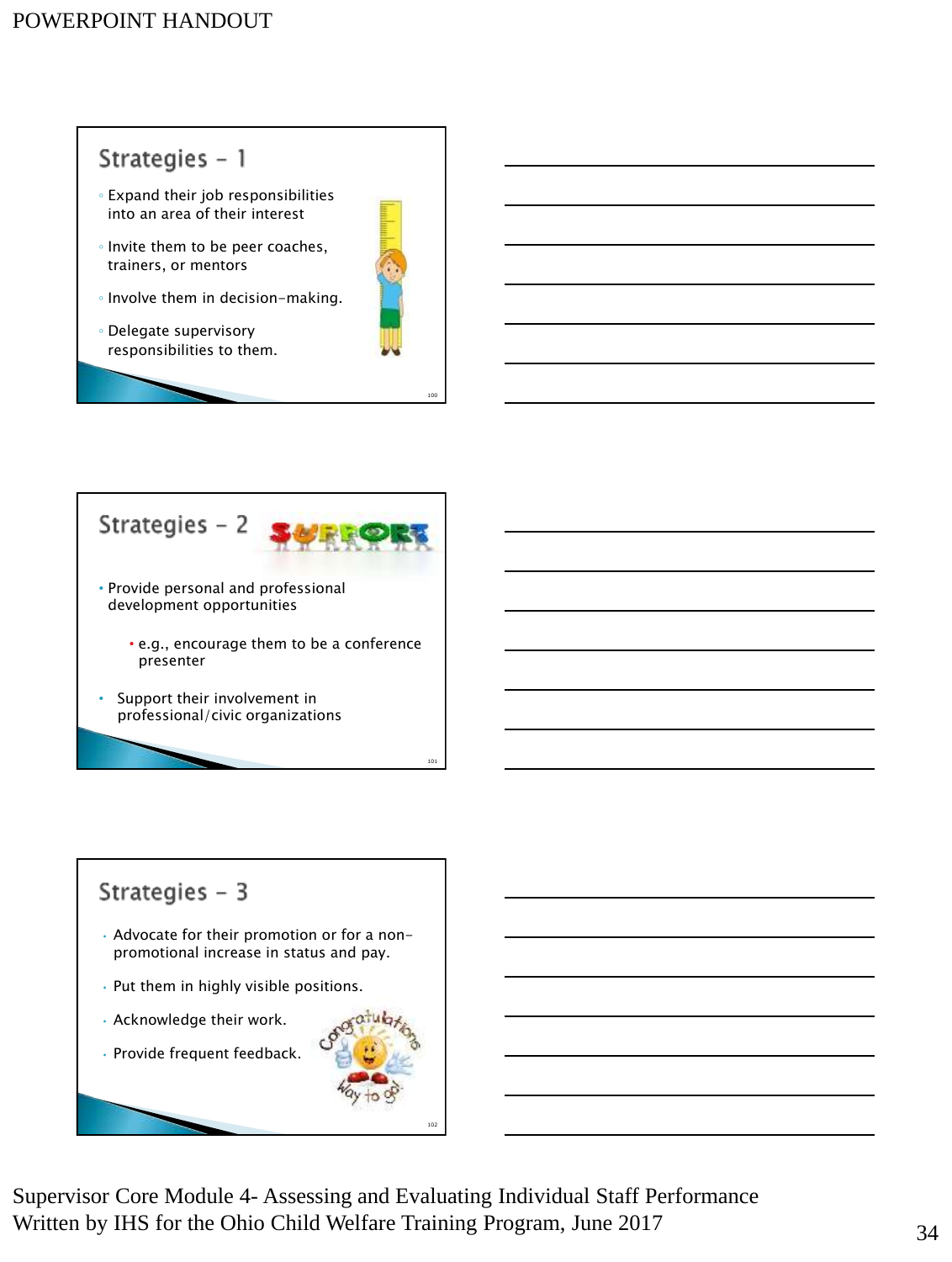- Is there trust and respect?
- Does s/he feel empowered and appreciated?
- Is s/he satisfied in his/her job and professional development?
- Based on what you've learned in this workshop, is there anything you would immediately do differently in your supervision with this person?

# Situation 1

For the last month, a typically organized, responsible staff person has been consistently missing deadlines.

Provide feedback about the performance deficit.

103

104

# Situation 2



One of the staff in your unit is expressing a lot of resistance about a new initiative the Director wants your unit to pilot.

Provide strengths-based feedback with this person.

Supervisor Core Module 4- Assessing and Evaluating Individual Staff Performance Written by IHS for the Ohio Child Welfare Training Program, June 2017 35